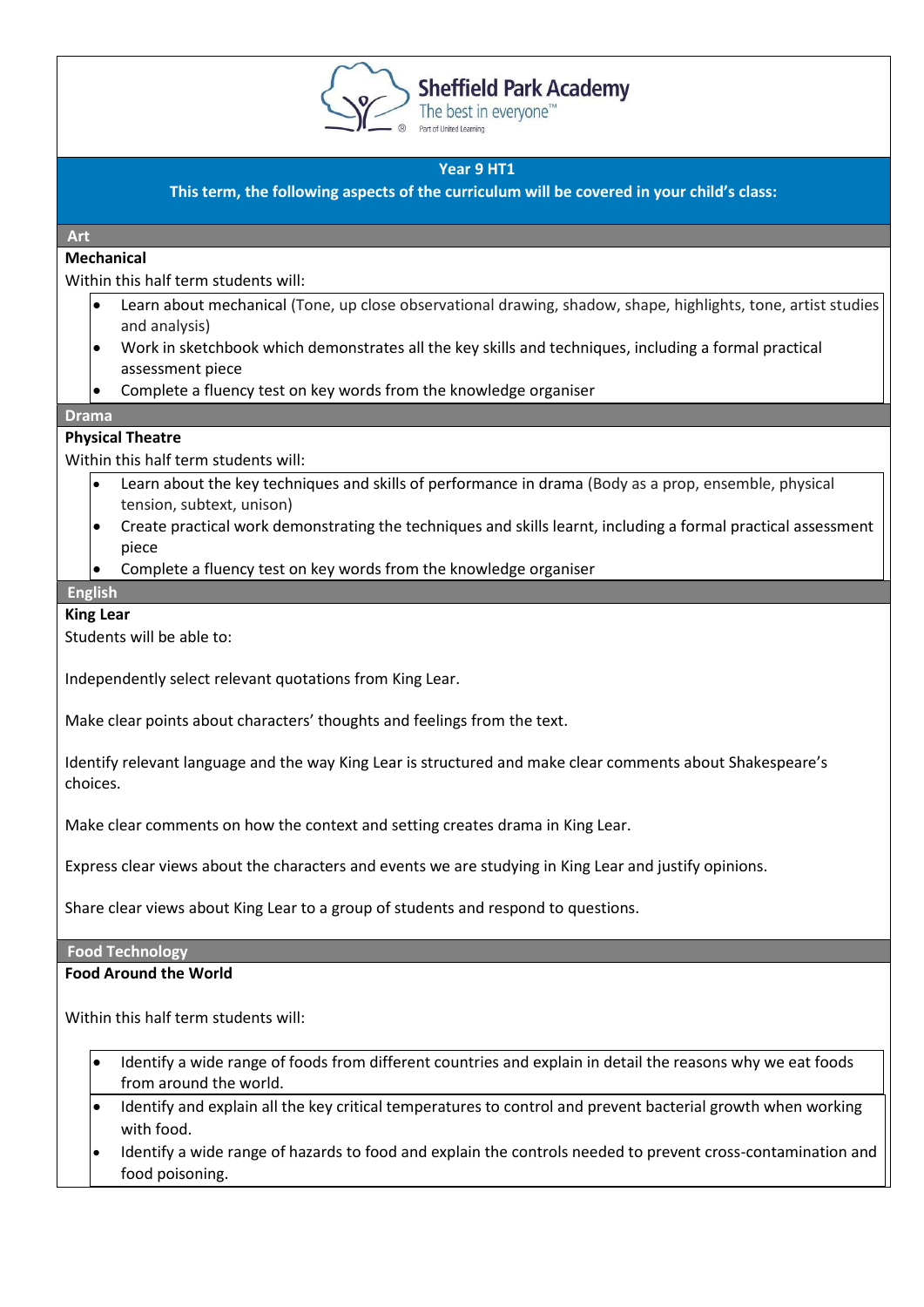- Use a range of techniques to create dishes that have been prepared and cooked independently with precision. Considering food safety and hygiene as well as presenting dishes to the teacher, including a formal practical assessment piece
- Complete a fluency test on key words from the knowledge organiser

#### **French**

# **Où j'habite**

# About the unit:

In this unit pupils further develop their ability to compare different countries and cultures. They also extend their knowledge about an area of a French speaking country by learning about particular cities/countries/areas. This unit provides ample scope for adapting to suit individual department's knowledge, expertise or interest. The whole unit could concentrate around one city in France or it could include a variety of countries or areas from around the French-speaking world.

The key vocabulary for pupils to master in this unit includes geographical and tourist vocabulary, including activities such as shopping. Town facilities and holiday vocabulary can be revisited and extended.

Learning objectives

- On peut + infinitive
- Revisiting town facilities and il y a/ il n'y a pas (some simple environmental issues can be introduced here and will be explored in a little more depth under unit 12)
- Revisiting now and then
- Revisiting giving opinions and justifications
- Introduction to one or several cities/regions where the target language is spoken
- Simple vocabulary relating to geography such as: population, river, desert, mountain, volcanoes, hill, etc. depending on the area chosen
- Revisiting learning objectives from previous sequence but applied to the French speaking area chosen
- Revisiting and extending comparisons
- Revisiting expressing future wishes
- Tourist vocabulary including revisiting transport (excursions)
- Exclamations such as : how interesting! How pretty! How exciting! Etc.
- Shopping vocabulary and expressions including revisiting money, colours and comparisons
- Role-play practice
- Revisiting weather expressions in all time frames
- Revisiting future time frame and holiday activities/excursions vocabulary
- Revisiting future wishes

#### **Geography**

# **Unit 1- Life in emerging economies**

Pupils will extend their locational knowledge and deepen their spatial awareness of the world's countries using atlas maps to focus on the location of newly emerging economies. This unit further develops pupil understanding of development and interdependence.

Describe the location of the newly emerging countries and the characteristic of them.

Explain why rural to urban migration is a key feature of life in emerging countries.

Assess the opportunities and challenges faced by people living in city in an emerging country.

Evaluate the social, environmental, economic and political impacts of TNC(s) in emerging countries.

**History**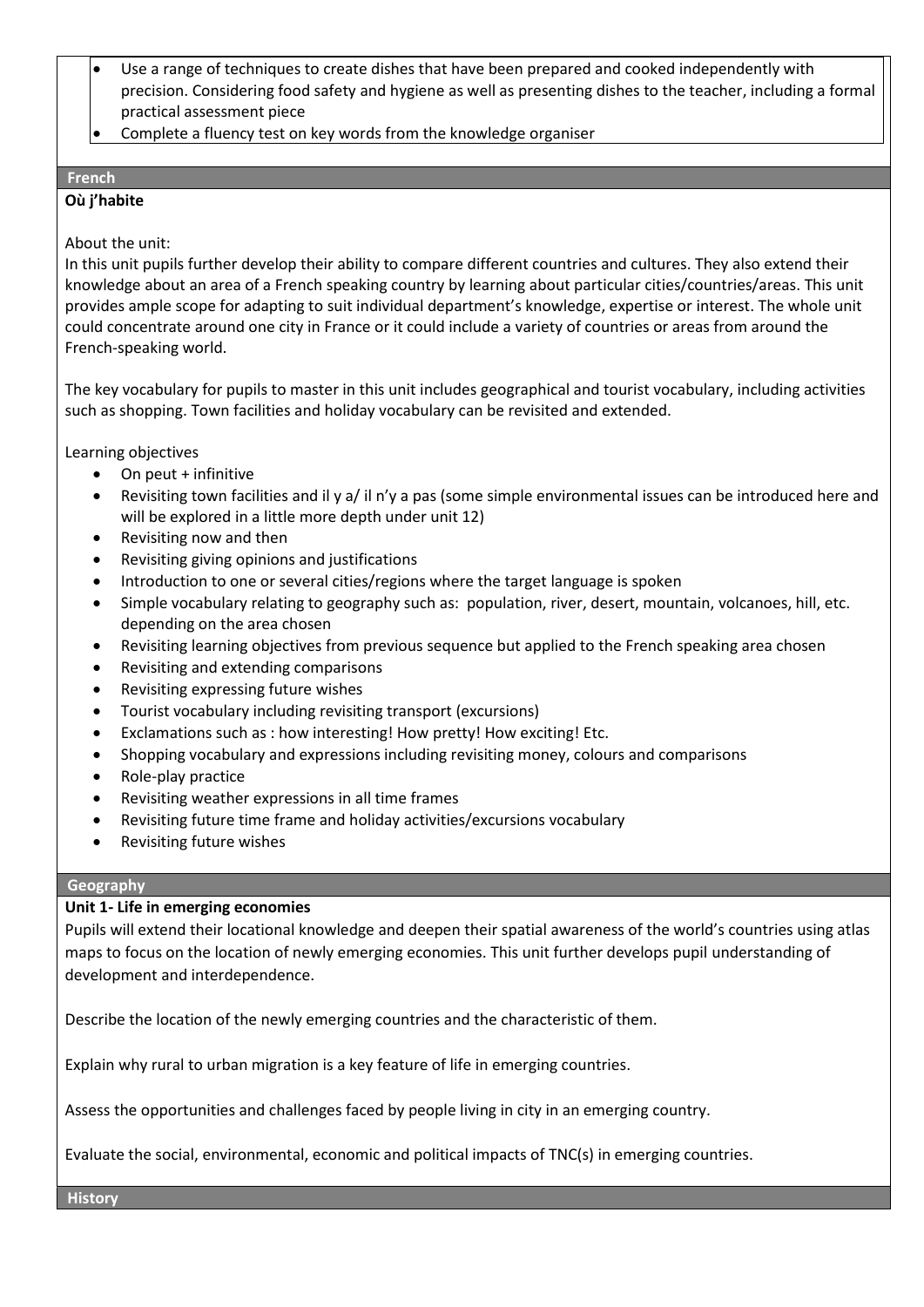Students will be able to describe several of the reasons why The First World War broke out in August 1914. Students should be able to describe 3-4 of the following factors: The Great Powers, long term causes of WW1, short term causes of WW1, The Assassination of Franz-Ferdinand.

#### **Information Technology**

This topic is based around the main features of Boolean logic and the gates which are used. By the end of the unit students will understand what Boolean logic is and why it is important within a computer system.

### **Maths**

- Place value e.g. ordering integers and decimals, working with very large and very small numbers, use the symbols =,  $\neq$ ,  $\lt$ ,  $>$ ,  $\leq$ ,  $\geq$
- Recognise and problem solve with Odd and Even numbers
- Negative Numbers: ordering, manipulation
- Adding, subtracting, multiplying and dividing integers and decimals
- Manipulation of Decimals e.g. 2.54 ÷ 4, using one calculation to perform another, ordering decimals (including use of inequality symbols)
- Calculations involving money and correct use of units
- Order of operations (BIDMAS): use conventional notation for priority of operations, including brackets, powers, roots and reciprocals
- Prime numbers, prime factor decomposition, LCM, HCF (of small and large numbers)
- Powers and roots e.g. squares (from 1 x1 to 15 x15), cubes (2, 3, 4, 5 and 10) and their corresponding roots
- Recognise powers of 2, 3, 4, 5
- Rounding number to the nearest 10, 100, 1000, and to a given number of decimal places
- Rounding to significant figures
- Estimate answers to one or two step calculations
- Calculations involving surds and rounding
- Simplify ratios
- Write ratios in form  $1 : m$  or  $m : 1$
- Divide a quantity into a given ratio
- Write ratios as fractions
- Compare lengths, areas and volumes using ratio notation and scale factors
- Apply ratio to real contexts and problems such as those involving conversion, comparison, scaling, mixing, concentrations

#### **Music**

# **Film Music**

This half term students will:

- Students will explore techniques and conventions used for composing Music for Film and T.V. Motifs, harmony, tonality and the use of the interrelated dimensions of music will be studied for understanding on how music enhances or creates moods and movement to the moving image. Students will enhance their knowledge from techniques in Minimalism, studied in Year as well as showing understanding in music theory such as notation and instructions.
- Demonstrate through verbal and practical skills, including a formal practical assessment piece
- Complete a fluency test on key words from the knowledge organiser

#### **Physical Education**

Students will be able to:

- Show imagination and innovation when performing advanced skills in football, rugby, netball, hockey, handball/basketball, badminton, fitness and aesthetic activities
- Accurately evaluate the effectiveness of your own and/or others' team/group performances implementing appropriate improvements
- Confidently undertake leadership and officiating roles in at least 3 practical settings, showing excellent knowledge of appropriate rules / laws and effective communication skills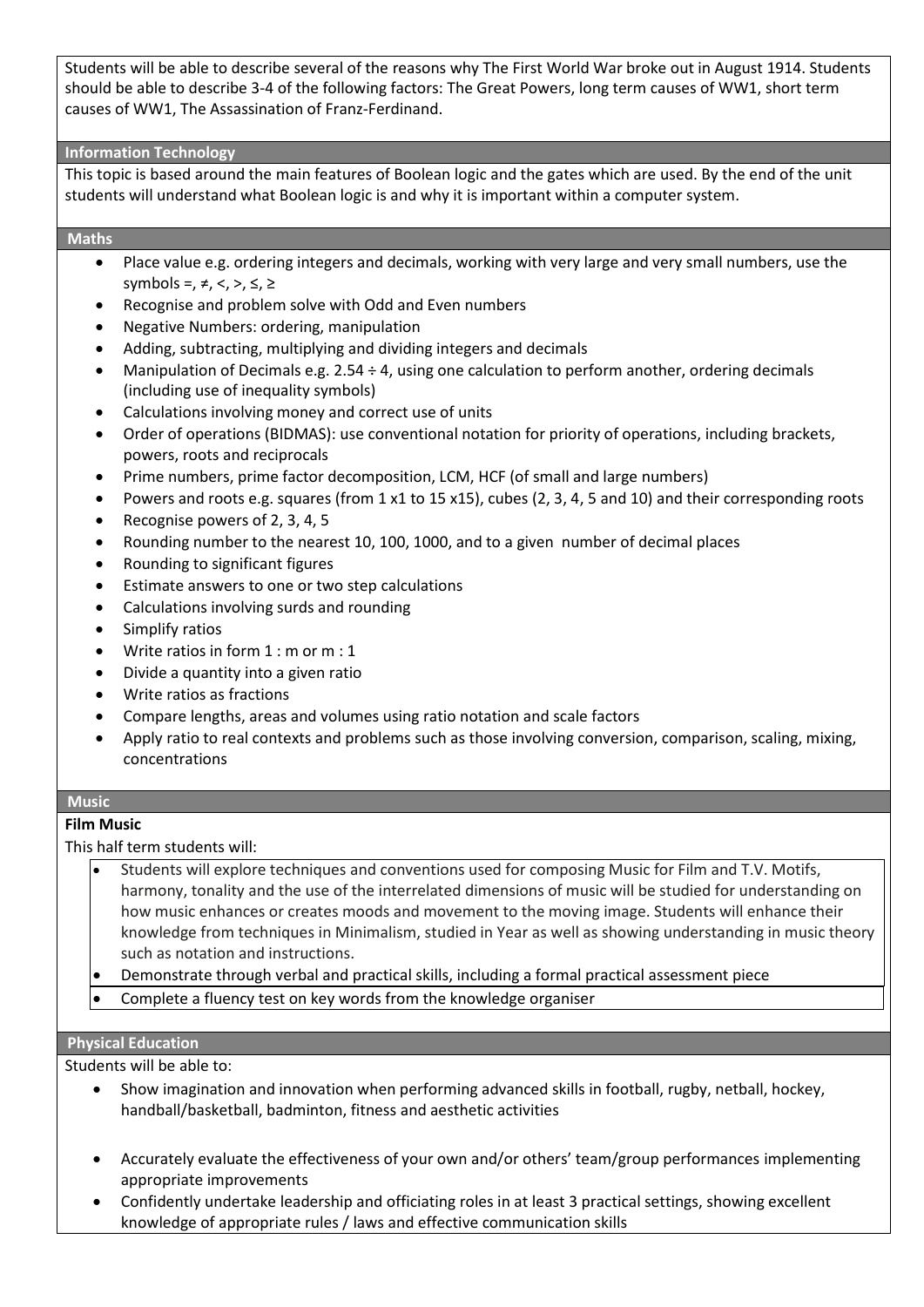• Meet the strenuous exercise demands required for a range of specific activities, combining aerobic endurance, flexibility and at least 2 other components of fitness required

#### **Religious Education**

Religious education is delivered in one lesson per week and is an opportunity for pupils to explore and understand the belief systems in the world around them and what supports the decisions individuals make.

The key focus throughout the course is that pupils can express their own views concisely and respectfully, understand the influences on these views and why others might hold different opinions.

In Half term 1 we consider the nature and problem of evil.

Pupils will;

- $\checkmark$  Develop substantive and personal knowledge on a range of ethical issues
- Develop reading for meaning skills though regular reading comprehension tasks
- Develop academic writing skills to support progression in Religious Studies and a wide variety of other subjects.

#### **Resistant Materials**

# **Pacman and Robolamp**

In this project students will:

- Know the health & safety issues in the textile's classroom.
- Learn how to use equipment for each part of the project
- Use acrylic to make a product, including a formal practical assessment piece
- Complete a fluency test on key words from the knowledge organise

#### **Science**

Students will be able to:

- Define and calculate a moment
- Measure Extension or compression and relation to Hooke's Law
- Describe balanced forces in relation to mechanical systems
- Compare light, mechanical and sound waves
- Describe the process of reflection, absorption and superposition
- Describe uses of sound and ultrasound

#### **Textiles**

#### **Project Applique**

In this project students will:

- To gain an understanding that an area can change over time-history of Stocksbridge, to learn about Pete McKee his work and his inspiration and to understand how to analyse a design context and a design brief.
- To be able to recap stitches and settings.
- To mount up all samples into design booklet with stitch widths and lengths**.**
- Be produce a practical piece, including a formal practical assessment piece
- Complete a fluency test on key words from the knowledge organiser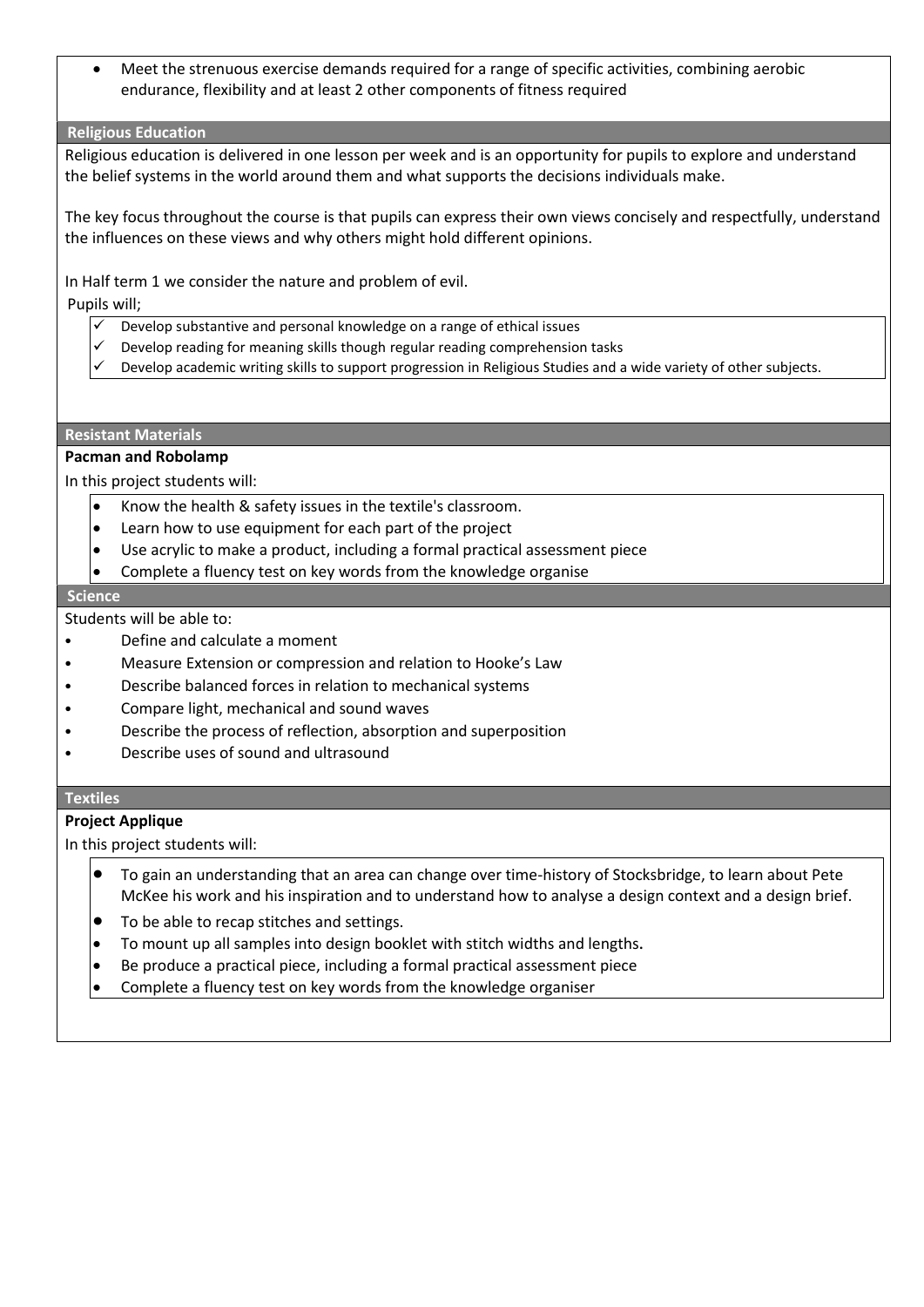**This term, the following aspects of the curriculum will be covered in your child's class:**

#### **Art**

#### **Mechanical**

Within this half term students will:

- Learn about mechanical (Tone, up close observational drawing, shadow, shape, highlights, tone, artist studies and analysis)
- Work in sketchbook which demonstrates all the key skills and techniques, including a formal practical assessment piece
- Complete a fluency test on key words from the knowledge organiser

#### **Drama**

#### **King Lear**

Within this half term students will:

- Learn about the key techniques and skills of performance in drama (Script, voice, themes, marking the moment, action clip)
- Create practical work demonstrating the techniques and skills learnt, including a formal practical assessment piece
- Complete a fluency test on key words from the knowledge organiser

#### **English**

#### **Drama: The Crucible**

Students will be able to:

Independently select relevant quotations from texts.

Identify relevant language and the way texts are structured and make clear comments about writer's choice.

Make clear comments about writer's purpose and methods.

Express clear views about the texts and justify opinion.

#### **Food Technology**

#### **Food Around the World**

Within this half term students will:

- Hazards to food and the controls needed to prevent cross-contamination and food poisoning.
- Use a range of techniques to create dishes that have been prepared and cooked independently with precision. Considering food safety and hygiene as well as presenting dishes to the teacher, including a formal practical assessment piece
- Complete a fluency test on key words from the knowledge organiser

#### **French**

#### **Future plans: Work**

About the unit:

In this unit pupils further develop their ability to discuss s develop their ability to discuss their hopes and ambitions for the future combining more than one way of expressing the future time frame.

The key vocabulary for pupils to master in this unit includes jobs, professions and personal characteristics required for different career paths; work locations and verbs for everyday work-related activities.

Learning objectives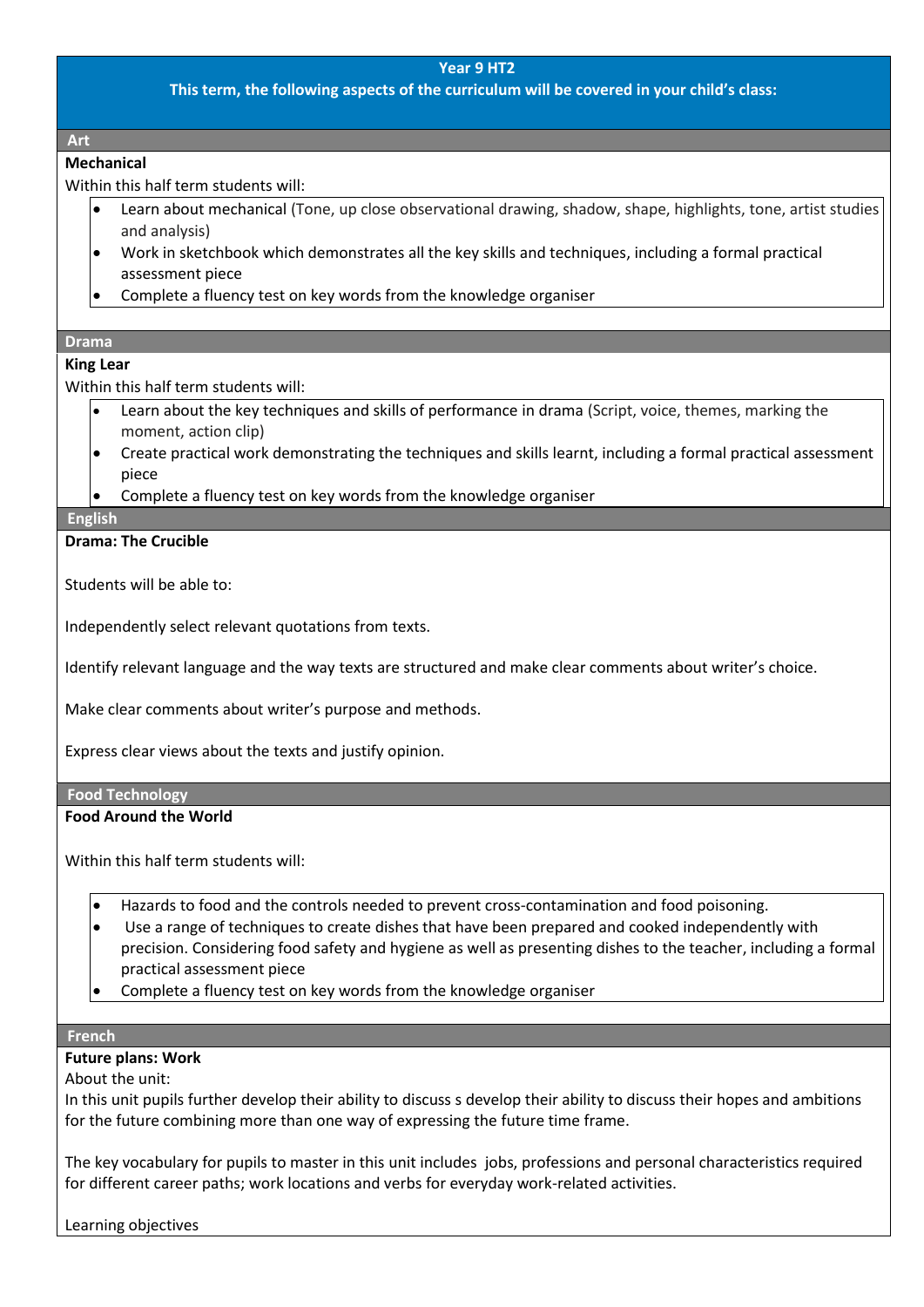- Jobs, professions, career paths
- Personal characteristics and preferences required for various jobs: description
- adjective agreement
- Narrating what somebody else does for a living including your opinions and theirs about it
- Future tense
- Expressing future wishes using the present tense: j'espère + infinitive, etc.
- Expressing future wishes and hopes beyond work using the conditional tense

#### **Geography**

#### **Unit 2- Issues of urbanisation in the UK**

This unit focuses on urban areas in the UK. A central theme throughout the urban areas to become more sustainable. Students will develop an understanding of both the problems and solutions of urban living with in the UK. This unit will conclude with pupils investigating the success and failures of a regeneration project in improving the sustainability of a part of a city.

Describe factors which led to the growth of cities in the UK and the land use patterns within these.

Explain the causes of urban change and dereliction in the UK.

Explain the ways in which urban area can be made more sustainable.

Assess the effectiveness of a regeneration project in improving life within a city.

# **History**

Students will be able to describe features of The First World War. Recruitment, Trench Warfare, The Battle of The Somme, Field Marshal Haig, The Russian Revolution, soldiers shot at dawn, empire soldiers, the end of The First World War and The Treaty of Versailles

**Information Technology**

This topic is based around the main features of Boolean logic and the gates which are used. By the end of the unit students will understand what Boolean logic is and why it is important within a computer system.

# **Maths**

- Write a fraction in its simplest form and find equivalent fractions
- Covert between fractions, decimals and percentages
- Compare unit fractions
- Order fractions, decimals and percentages. Use the symbols =,  $\neq$ ,  $\lt$ ,  $\gt$ ,  $\leq$ ,  $\geq$
- Recognise recurring decimals and convert fractions into recurring decimals
- Add and subtract fractions and mixed numbers with different denominators
- Multiply and divide fractions and mixed numbers. Simplify calculations by cancelling first
- Fraction of an amount
- Identify and work with fractions in ratio problems
- Express one quantity as a fraction of another, where the fraction is less than 1 or greater than 1
- Find the reciprocal of an integer, decimal or fraction
- Percentage of an amount (including of a measurement) with and without a calculator
- Percentage increase and decrease
- Finding the original amount (reverse percentage) with and without a calculator
- Work with percentages greater than 100%
- Compare two quantities using percentages
- Express one quantity as a percentage of another
- Use percentages in real-life situations e.g. price after VAT, value of profit or loss, simple interest, income tax
- Best buy
- **Recipes**
- **Currency**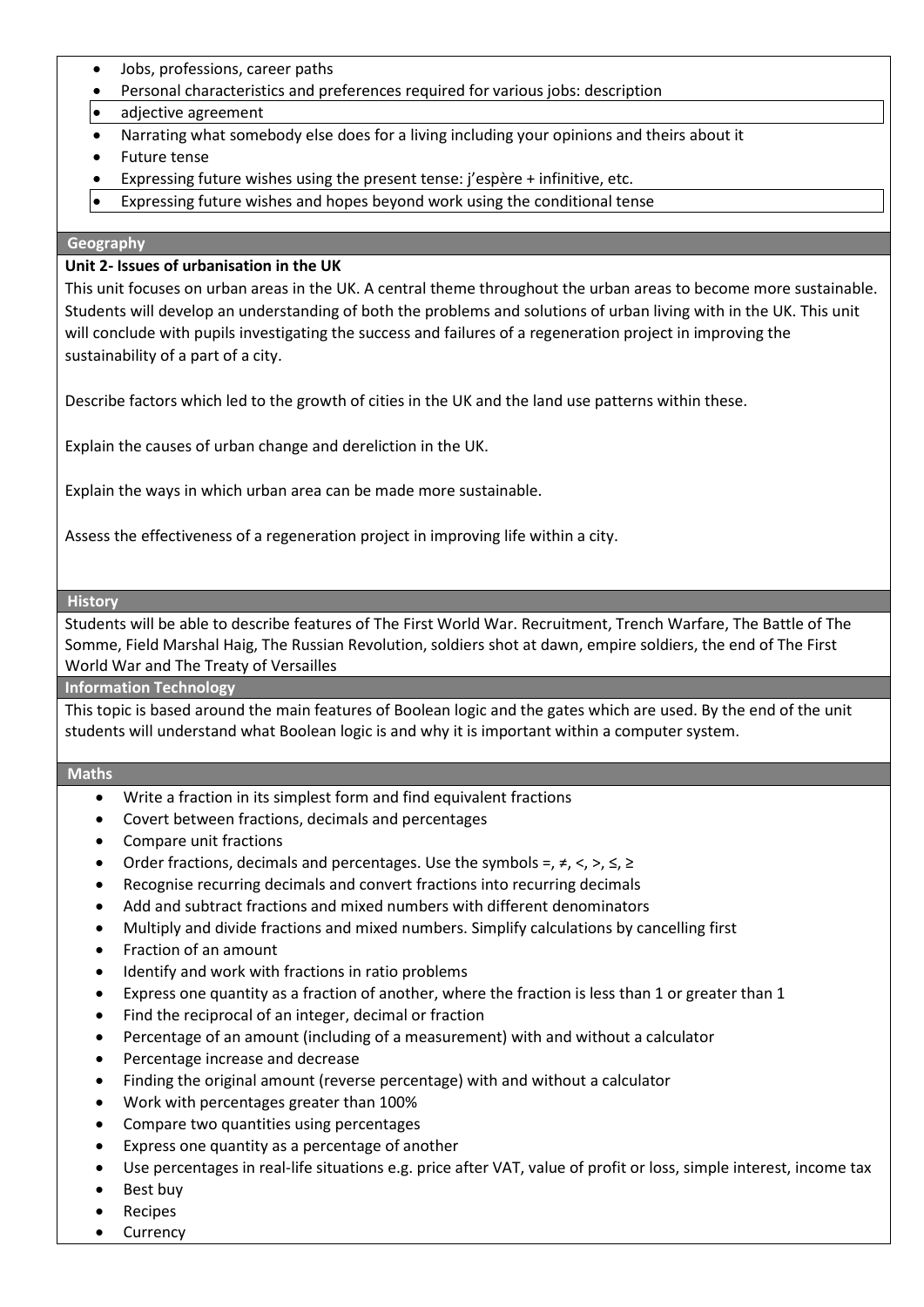- Unitary method
- Use standard units of mass, length, time, money and other measures (including standard compound measures) using decimal quantities where appropriate
- Solve problems involving direct and inverse proportion, including graphical and algebraic representations

# **Music**

#### **Samba**

This half term students will:

- Students will learn the context, theory and skills of Samba music through percussion. Developing and further enhancing skills built from Western African percussion in Year 8
- Demonstrate through verbal and practical skills, including a formal practical assessment piece
- Complete a fluency test on key words from the knowledge organiser

#### **Physical Education**

Students will be able to:

- Show imagination and innovation when performing advanced skills in football, rugby, netball, hockey, handball/basketball, badminton, fitness and aesthetic activities:
- Accurately evaluate the effectiveness of your own and/or others' team/group performances implementing appropriate improvements
- Confidently undertake leadership and officiating roles in at least 3 practical settings, showing excellent knowledge of appropriate rules / laws and effective communication skills
- Meet the strenuous exercise demands required for a range of specific activities, combining aerobic endurance, flexibility and at least 2 other components of fitness required
- Explain the importance of nutrition and hydration for success in sport

#### **Religious Education**

In Half term 2 we consider religious views on life after death and looks at the funeral rites performed in different religions.

Pupils will;

- Develop substantive and personal knowledge on a range of ethical issues
- Develop reading for meaning skills though regular reading comprehension tasks
- Develop academic writing skills to support progression in Religious Studies and a wide variety of other subjects.

#### **Resistant Materials**

#### **Robolamp and CAD**

In this project students will:

- Learn about 2D design contour, laser cutter, tinker CAD
- Learn how to use equipment for each part of the project
- Use wood to make a product, including a formal practical assessment piece
- Complete a fluency test on key words from the knowledge organiser

#### **Science**

Students will be able to:

- Use patterns of reactivity to make predictions
- Link the properties and uses of a metal to its position in the reactivity series
- Explain why non-metals are placed in the reactivity series with reference to displacement by carbon and hydrogen
- Using data deduce, with reasons, which reactivity series element is suitable to perform a particular function

**Textiles**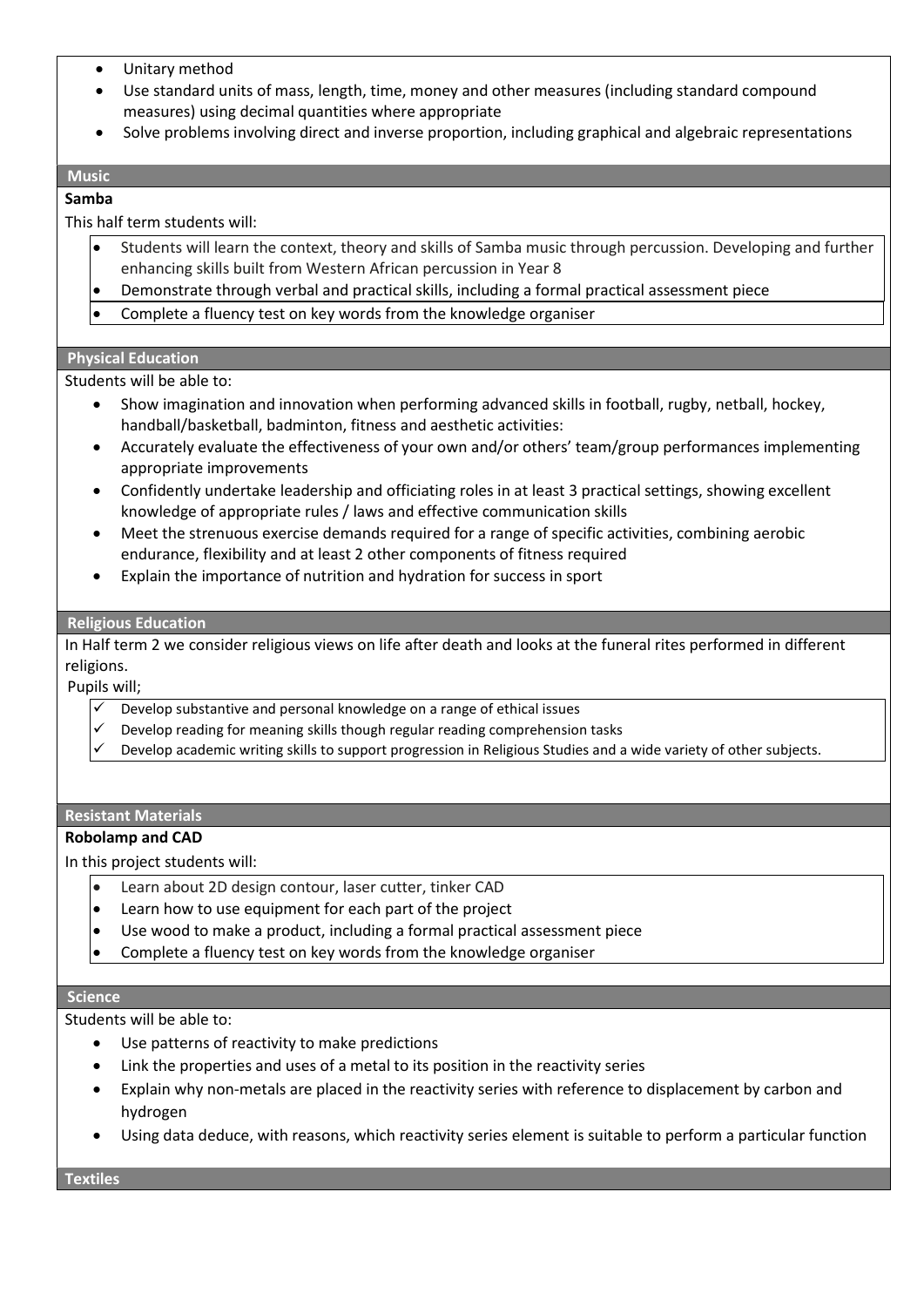# **Project Applique**

In this project students will:

- To know how to set up a workstation and organise equipment.
- Be produce a practical piece, including a formal practical assessment piece<br>• Complete a fluency test on key words from the knowledge organise
- Complete a fluency test on key words from the knowledge organise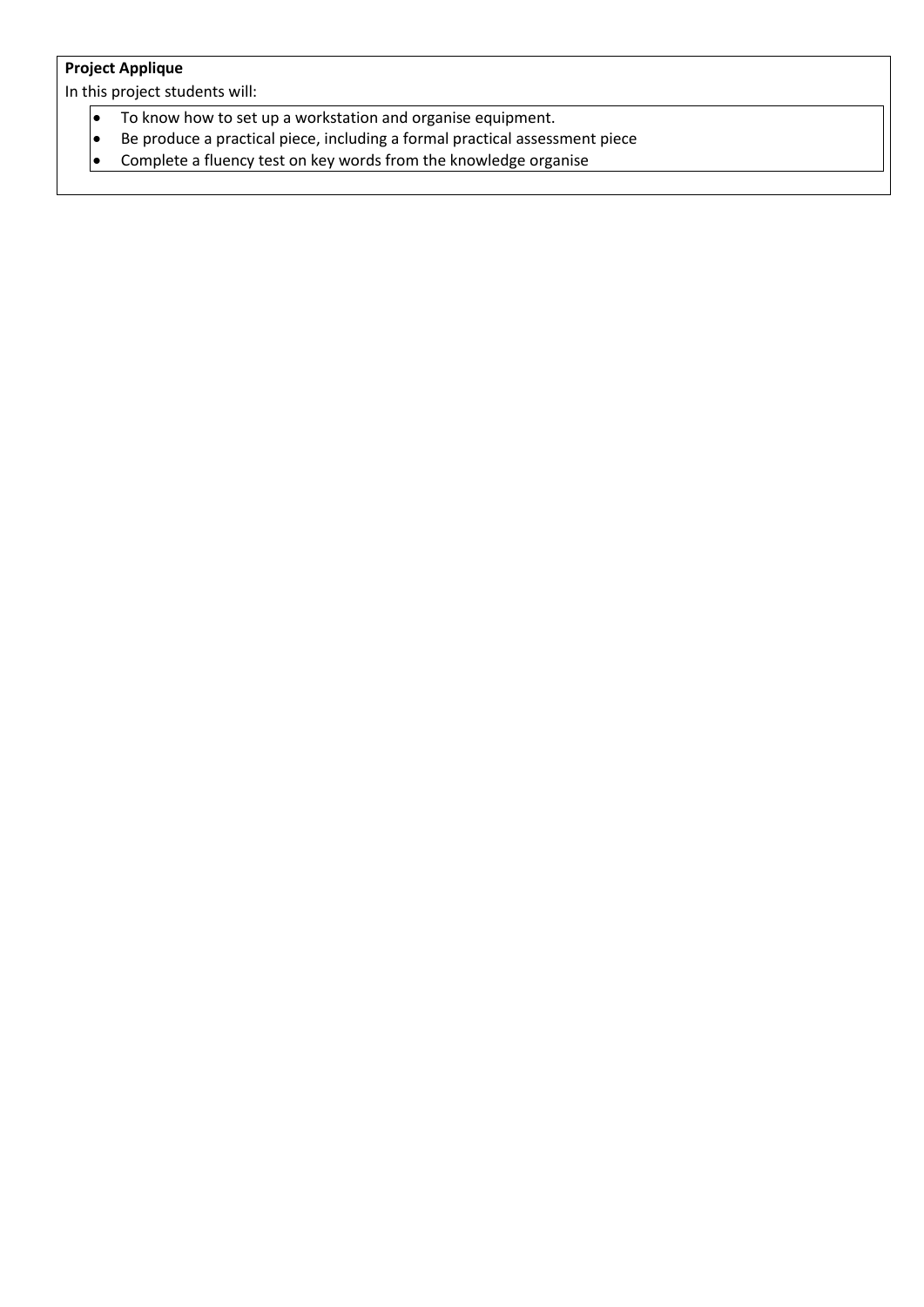**This term, the following aspects of the curriculum will be covered in your child's class:**

**Art** 

#### **Organic**

Within this half term students will:

- Learn about organic (Printing, artist studies and analysis, pencil shading, colour, blending, line)
- Work in sketchbook which demonstrates all the key skills and techniques, including a formal practical assessment piece
- Complete a fluency test on key words from the knowledge organiser

# **Drama**

# **Blood Brothers**

Within this half term students will:

- Learn about the key techniques and skills of performance in drama (Characters, narration, role on the wall, levels, facial expression, body language, script)
- Create practical work demonstrating the techniques and skills learnt, including a formal practical assessment piece
- Complete a fluency test on key words from the knowledge organiser

# **English**

**Non-Fiction: We Should all be Feminists**

Students will be able to:

Independently select relevant quotations from non-fiction texts.

Identify writer's perspective and find evidence.

Express clear views about the text and write evaluatively.

Share clear views about the text to a group of students and respond to questions.

#### **Food Technology**

# **Food Around the World**

Within this half term students will:

- Produce plans for dishes from around the world.
- Use a range of techniques to create dishes that have been prepared and cooked independently with precision. Considering food safety and hygiene as well as presenting dishes to the teacher, including a formal practical assessment piece
- Complete a fluency test on key words from the knowledge organiser

#### **French**

# **Relationships**

About the unit:

In this unit pupils extend their ability to express preferences, future plans, to describe people and relationships and to narrate events in the past, including a range of past tenses.

The key vocabulary for pupils to master in this unit includes character adjectives, relationship and activities verbs (see below) and special consideration is given to time markers.

Learning objectives

- Revisiting family members and description, extending character description
- Relationship verbs and expressions: to get on, to argue, to have fun, to have things in common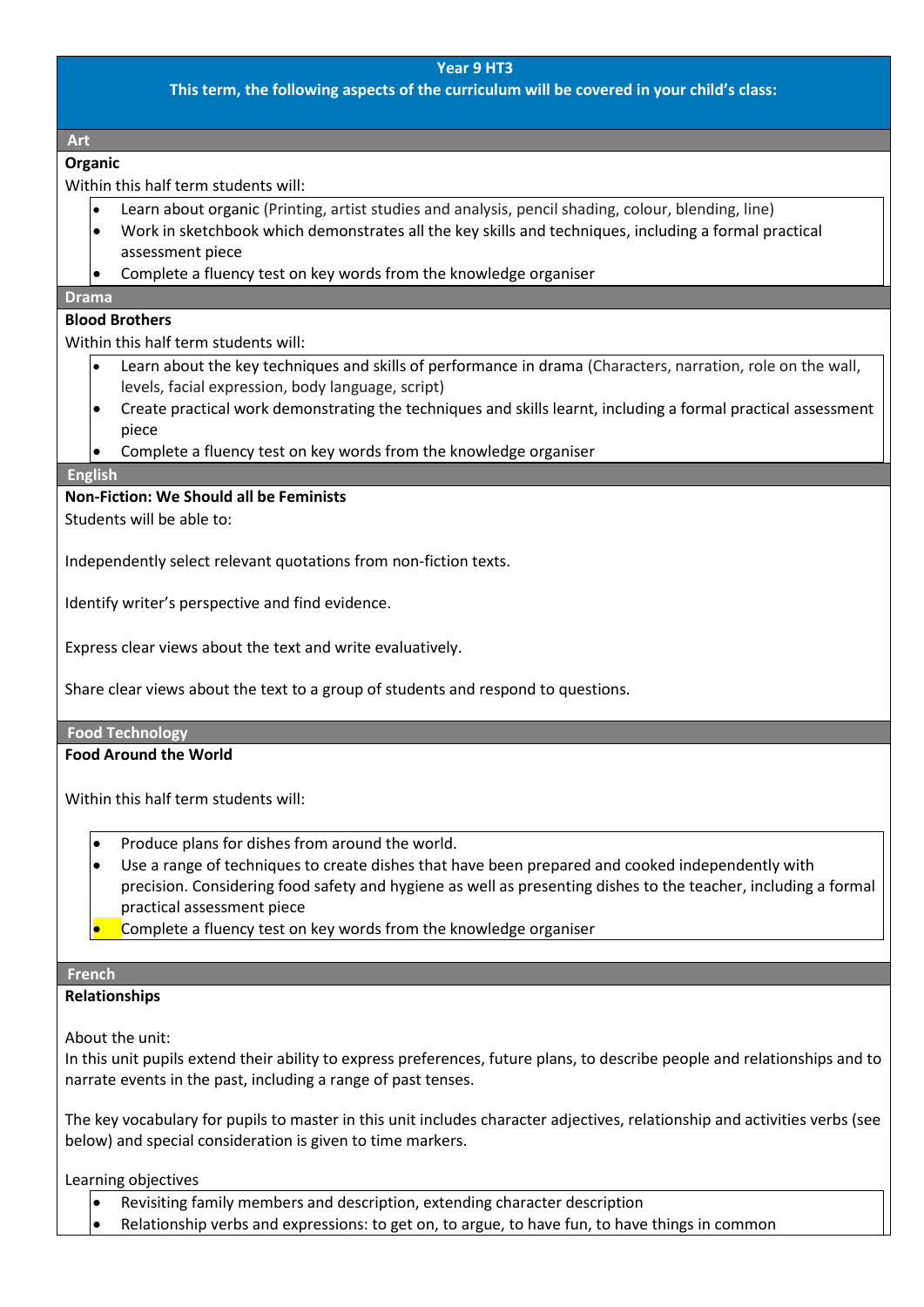- Justifying opinions
- Revisiting free time activities, including technology
- Revisiting frequency phrases/adverbs
- Revisiting present tense including high frequency irregulars
- Likes/dislikes in the third person
- Time markers present
- Romantic relationship verbs : to fall in love, to get engaged, to get married, to live together, to separate, to divorce, to meet/get to know each other…
- Simple conditional expressions: j'aimerais/je voudrais + avoir/noun ; elle/il serait/aurait…
- Revisiting future time frame
- Time markers future
- Narrating events in the past, including more than one tense
- When to use imperfect
- Comparing then, now and in the future
- Time markers past
- Role-play practice: how to tackle a role-play, how to form questions
- Describing a photo (PALMs)

#### **Geography**

# **Unit 3- Climate change**

In this unit the students will investigate the challenge of changing climate, its causes, the consequences of changing temperatures and what we can do to prevent it. Pupils will also consider their individual role and contribution to climate and how they can reduce their impact on global warming.

Can describe the evidence to suggest that the world's climate change.

Can explain the natural and human processes which cause climate change.

Can discuss the different impacts that climate change will have globally.

Assess the effectiveness of methods used in response to climate change.

#### **History**

Students will be able to explain the utility of sources and identify provenance of sources. Students may include the following relevant contextual knowledge to support their explanations: International Relations 1918-39, The League of Nations, the rise of dictatorships, The Manchurian Crisis, The Abyssinian Crisis, the failure of appeasement.

**Information Technology**

This is a continuation of the algorithm topic which was started in HT4 in Y7. Students recap the basic concepts of algorithms and now look at the sorting and searching features which algorithms

# **Maths**

- Y9HT3 Students will study
- Use and interpret algebraic notation, including:
	- $\circ$  ab in place of a  $\times$  b
	- $\circ$  3y in place of y + y + y and 3  $\times$  y
	- $\circ$  a<sup>2</sup> in place of a × a, a<sup>3</sup> in place of a × a × a, a<sup>2</sup>b in place of a × a × b
	- $\circ$  in place of  $a \div b$
	- o coefficients written as fractions rather than as decimals
	- o brackets
- Understand and use the concepts and vocabulary of expressions, equations, formulae, inequalities, terms and factors
- Know the definition of Sum and Product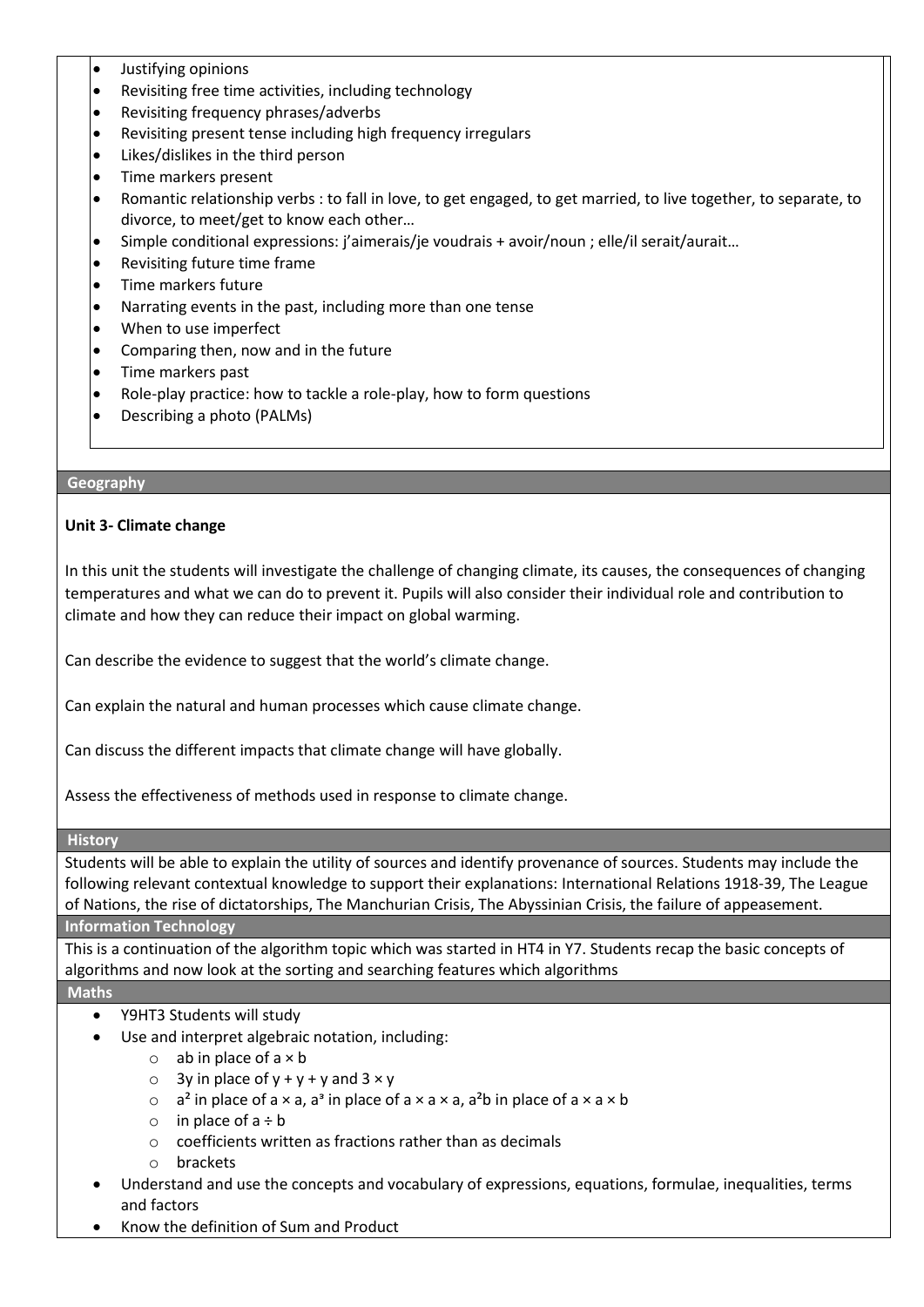- Collect like terms
- Simple laws of indices
- Multiply together two simple algebraic expressions, e.g.  $2a \times 3b$
- Simplify expressions by cancelling, e.g.  $= 2x$
- Use index notation when multiplying or dividing algebraic terms
- Expand single brackets
- Factorise single brackets
- Functions inputs and outputs
- Substitute numerical values into formulae and expressions, including scientific formulae
- Derive a simple formula, including those with squares, cubes and roots

#### **Music**

#### **Western Classical Elements**

This half term students will:

- Students will gain an appreciation of Classical Music through performing and listening to sections of Classical Pieces throughout the last 500 years. Students will also develop their knowledge of the musical elements and composing methods through listening exercises, computer technology as well as securing knowledge in the instruments of the orchestra.
- Demonstrate through verbal and practical skills, including a formal practical assessment piece
- Complete a fluency test on key words from the knowledge organise

# **Physical Education**

Students will be able to:

- Show imagination and innovation when performing advanced skills in football, rugby, netball, hockey, handball/basketball, badminton, fitness, athletics and aesthetic activities
- Accurately evaluate the effectiveness of your own and/or others' team/group performances implementing appropriate improvements
- Confidently undertake leadership and officiating roles in at least 3 practical settings, showing excellent knowledge of appropriate rules / laws and effective communication skills
- Meet the strenuous exercise demands required for a range of specific activities, combining aerobic endurance, flexibility and at least 2 other components of fitness required
- Successfully apply an understanding of the principles of safe and effective training to improve health and performance of themselves and others
- Explain the importance of nutrition and hydration for success in sport

#### **Religious Education**

In half term 3 and 4 we investigate marriage and family life, looking at different kinds of families and relationships, family planning, divorce, gender identity and gender equality.

Pupils will;

- Develop substantive and personal knowledge on a range of ethical issues
- $\checkmark$  Develop reading for meaning skills though regular reading comprehension tasks
- Develop academic writing skills to support progression in Religious Studies and a wide variety of other subjects.

### **Resistant Materials**

#### **Sustainability & Industry**

- In this project students will:
- Sustainability; knowledge of the 6Rs, upcycling, energy sources
- Understand industry related to manufacturing and construction
- Make a product, including a formal practical assessment piece
- Complete a fluency test on key words from the knowledge organiser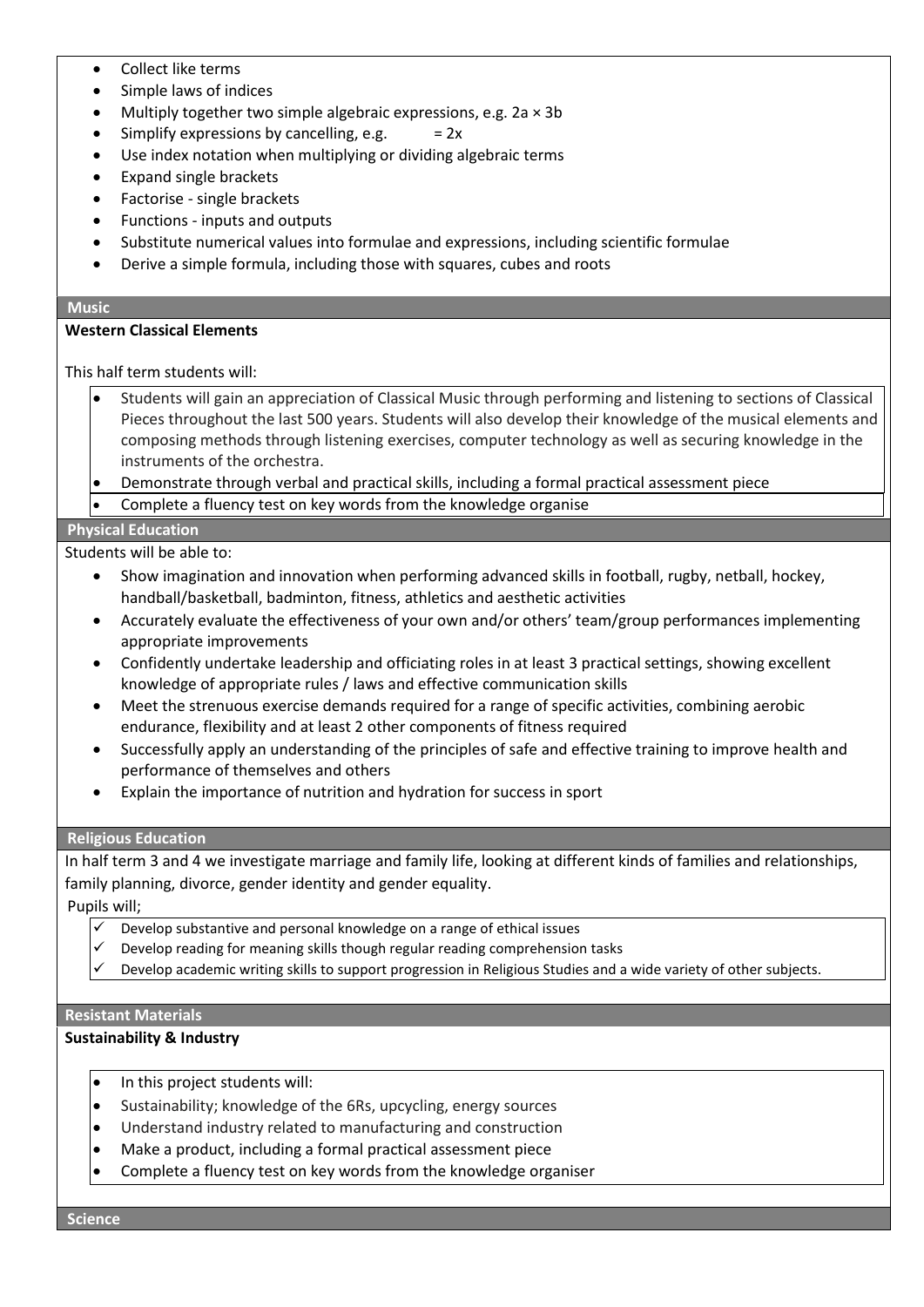Students will be able to:

- Describe combustion, thermal decomposition and oxidation, representing them as symbol equations
- Describe how a catalyst affects the rate of a reaction
- Describe the differences between an exothermic and endothermic reaction, and link these to energy changes
- When given word equations identify reactions as either combustion, thermal decomposition or oxidation.
- Classify reactions as exothermic or endothermic using data from experiments

#### **Textiles**

# **Project Applique**

In this project students will:

- To be able to thoroughly evaluate your product adding photos and testing.
- To show on your plan's modifications needed
- Be produce a practical piece, including a formal practical assessment piece
- Complete a fluency test on key words from the knowledge organise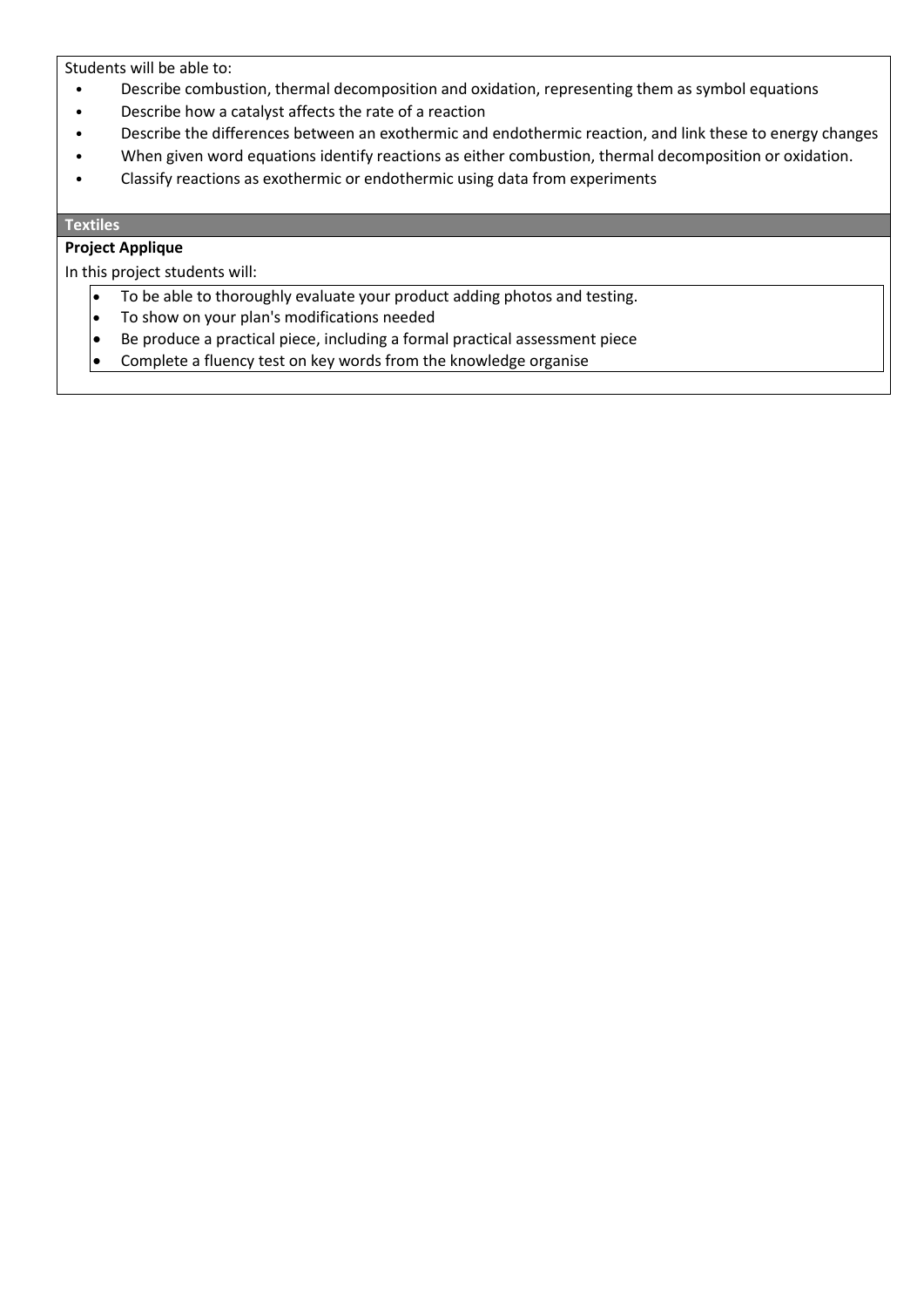**This term, the following aspects of the curriculum will be covered in your child's class:**

**Art** 

### **Organic**

Within this half term students will:

- Learn about organic (Printing, artist studies and analysis, pencil shading, colour, blending, line)
- Work in sketchbook which demonstrates all the key skills and techniques, including a formal practical assessment piece
- Complete a fluency test on key words from the knowledge organiser

#### **Drama**

### **Dramatic Tension**

Within this half term students will:

- Learn about the key techniques and skills of performance in drama (Keeping the audience hooked, audience involvement, use of emotions, blocking)
- Create practical work demonstrating the techniques and skills learnt, including a formal practical assessment piece
- Complete a fluency test on key words from the knowledge organiser

#### **English**

#### **Sherlock Holmes**

Students will be able to:

Independently select relevant quotations from Sherlock Holmes.

Make clear points about characters' thoughts and feelings from Sherlock Holmes.

Identify relevant language and the way Sherlock Holmes is structured and make clear comments about Doyle's choices.

Make clear comments on how the context and setting creates drama in Sherlock Holmes.

Express clear views about the characters and events we are studying in Sherlock Holmes and justify opinions.

Share clear views about Sherlock Holmes to a group of students and respond to questions.

#### **Food Technology**

#### **Afternoon Tea Project**

Within this half term students will:

- Identify the ingredients needed to make bread and explain the function of each ingredient in the bread making process.
- Use a range of techniques to create dishes that have been prepared and cooked independently with precision. Considering food safety and hygiene as well as presenting dishes to the teacher, including a formal practical assessment piece
- Complete a fluency test on key words from the knowledge organiser

#### **French**

# **The world around us/Environment**

About the unit:

In this unit pupils develop their ability to express opinions and extend their knowledge about world-wide issues.

The key vocabulary for pupils to master in this unit includes environmental issues and some possible solutions, rights and vocabulary related to helping others. There is a specific emphasis on modal verbs.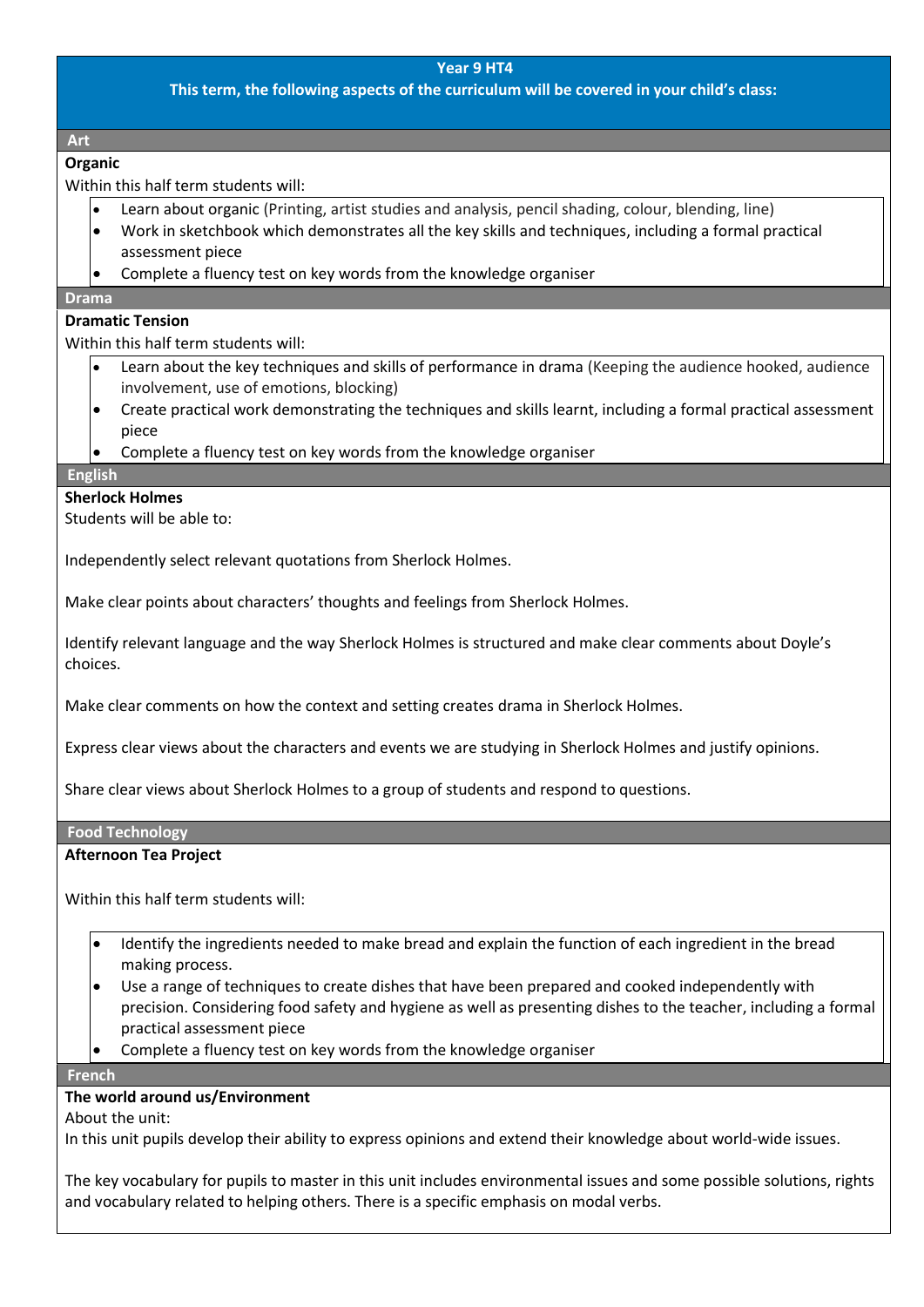Suggested learning objectives

- Il y a... too much traffic, lots of pollution, lots of rubbish, too many factories, too much noise, green areas…
- Modal verbs + infinitives such as: save (water/energy), use (public transport/less water), recycle, reduce, reuse, buy (green/recycled products), plant, unplug, etc.
- Revisiting now and then (imperfect)
- Modal verbs: can/cannot do + infinitives such as: express oneself, wear (clothes), study, speak, play, etc.
- Avoir le droit de
- Expressing opinions and justifying them: (non) c'est juste / c'est inacceptable parce que ...
- Expressing future plans in the third person
- Vocabulary relating to volunteering, charity involvement, fund raising, etc.
- Revisiting modal verbs
- Revisiting future frame: Je veux / j'espère / je voudrais + infinitif; futur proche, etc.

# **Geography**

# **Unit 4- Resource management: Energy**

This unit focusses on the topical issue of energy, with an opportunity for pupils to consider how the energy mix is changing and how this will continue to diversify in the future. Pupils will conclude this unit by focusing on energy production in a particular country. Assessing the impacts of this production socially, economically and environmentally.

Describe the uneven distribution of energy consumption and the reasons for this.

Explain how the global energy mix is changing and the factors which influence this.

Assess the challenges and opportunities linked to renewable energy and non- renewable energy sources.

Assess the social, economic, environmental impacts of energy production in a chosen country.

#### **History**

Students will be able to explain the two interpretations with some information selected from the interpretations. Students may include the following relevant contextual knowledge to support their explanations: The Second World War, the evacuation at Dunkirk, The Battle of Britain, The Blitz, The Battle of Stalingrad, Pearl Harbour, Hiroshima and Nagasaki.

# **Information Technology**

E safety topic based around social media and online profiles/ footprints.

#### **Maths**

- Y9HT4 Students will study
- Solve linear equations in one unknown algebraically, with unknowns on one side e.g.  $5x 7 = 18$
- Solve linear equations which contain brackets, fractional coefficients, negative signs, negative solutions
- Substitute into a formula, and solve the resulting equation
- Perimeter of 2d shapes including composite shapes
- Solve geometrical problems on coordinate axes
- Area of triangles, parallelograms, trapezia and compound shapes
- Solve angle or perimeter problems using algebra
- Make sensible estimates of a range of measures in everyday settings
- Convert between units of measure within one system, including time
- Convert metric units to metric units

# **Music**

# **Western Classical Elements**

This half term students will:

• Students will gain an appreciation of Classical Music through performing and listening to sections of Classical Pieces throughout the last 500 years. Students will also develop their knowledge of the musical elements and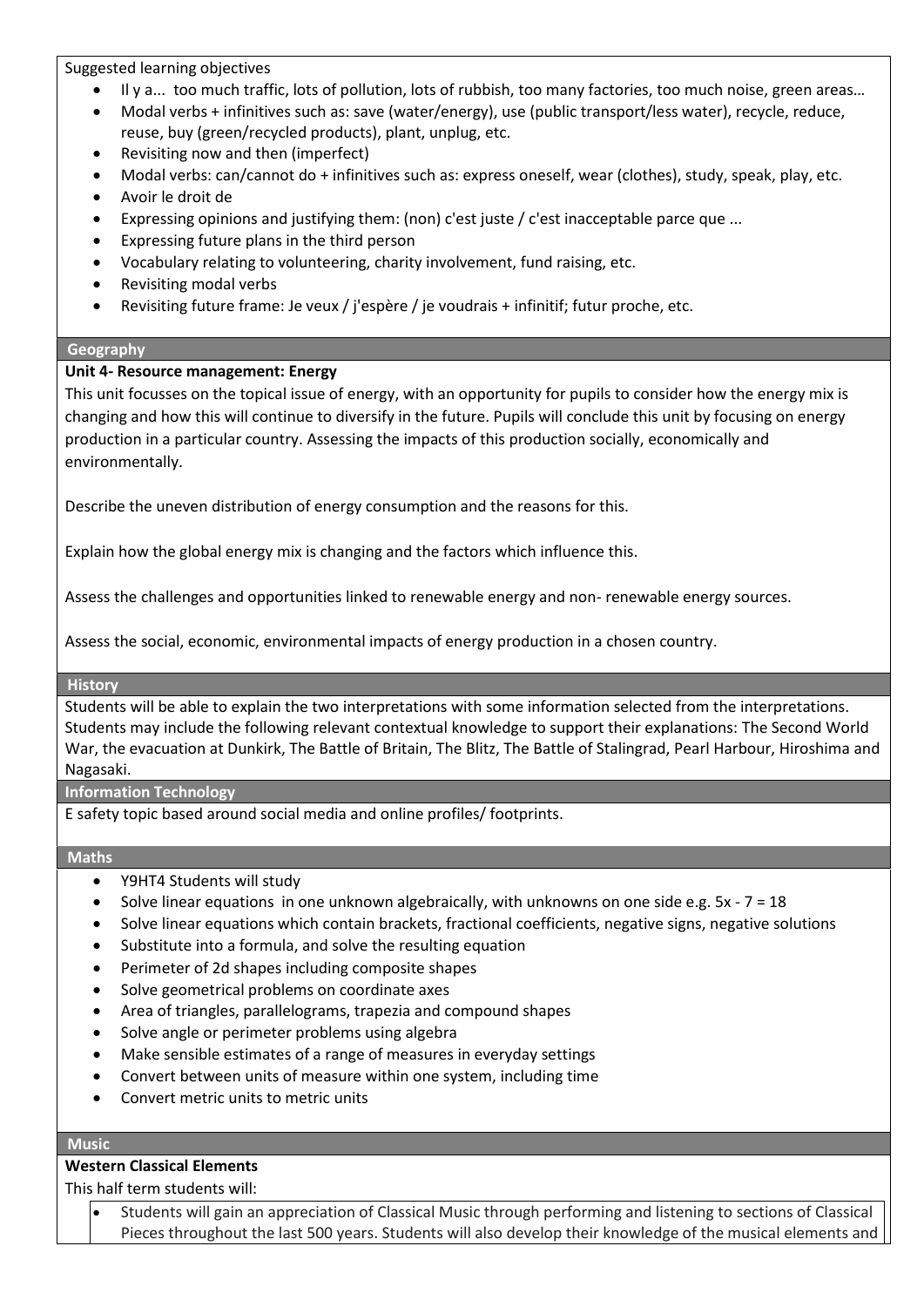composing methods through listening exercises, computer technology as well as securing knowledge in the instruments of the orchestra.

- Demonstrate through verbal and practical skills, including a formal practical assessment piece
- Complete a fluency test on key words from the knowledge organiser

### **Physical Education**

Students will be able to:

- Show imagination and innovation when performing advanced skills in football, rugby, netball, hockey, handball/basketball, badminton, fitness, athletics and aesthetic activities
- Demonstrate control, or fluency in a range of game situations or performance settings
- Accurately evaluate the effectiveness of your own and/or others' team/group performances implementing appropriate improvements
- Confidently undertake leadership and officiating roles in at least 3 practical settings, showing excellent knowledge of appropriate rules / laws and effective communication skills
- Meet the strenuous exercise demands required for a range of specific activities, combining aerobic endurance, flexibility and at least 2 other components of fitness required
- Be an effective role model by applying yourself in at least 2 different contexts and showing resilience to overcome setbacks
- Successfully apply an understanding of the principles of safe and effective training to improve health and performance of themselves and others
- Explain the importance of nutrition and hydration for success in sport

# **Religious Education**

In half term 3 and 4 we investigate marriage and family life, looking at different kinds of families and relationships, family planning, divorce, gender identity and gender equality.

# Pupils will;

- Develop substantive and personal knowledge on a range of ethical issues
- Develop reading for meaning skills though regular reading comprehension tasks
- Develop academic writing skills to support progression in Religious Studies and a wide variety of other subjects.

#### **Resistant Materials**

#### **Pacman and Robolamp**

In this project students will:

- Know the health & safety issues in the textile's classroom.
- $\left| \bullet \right|$  Learn how to use equipment for each part of the project
- Use acrylic to make a product, including a formal practical assessment piece
- Complete a fluency test on key words from the knowledge organise

#### **Science**

Students will be able to:

- Explain the functions of the skeleton, and describe the function of antagonistic muscle pairings
- Explain how the use of recreational drugs and smoking can affect biological systems, such as during gas exchange and gestation
- Explain the respiratory system as a mechanism of breathing and gas exchange (to allow substances to diffuse)
- Compare aerobic to anaerobic respiration, and describe the situations in which they occur
- Describe how genetic material can be inherited, and the role of Watson, Crick, Wilkins and Franklin in the discovery of DNA structure

#### **Textiles**

| <b>Project Applique</b>        |  |
|--------------------------------|--|
| In this project students will: |  |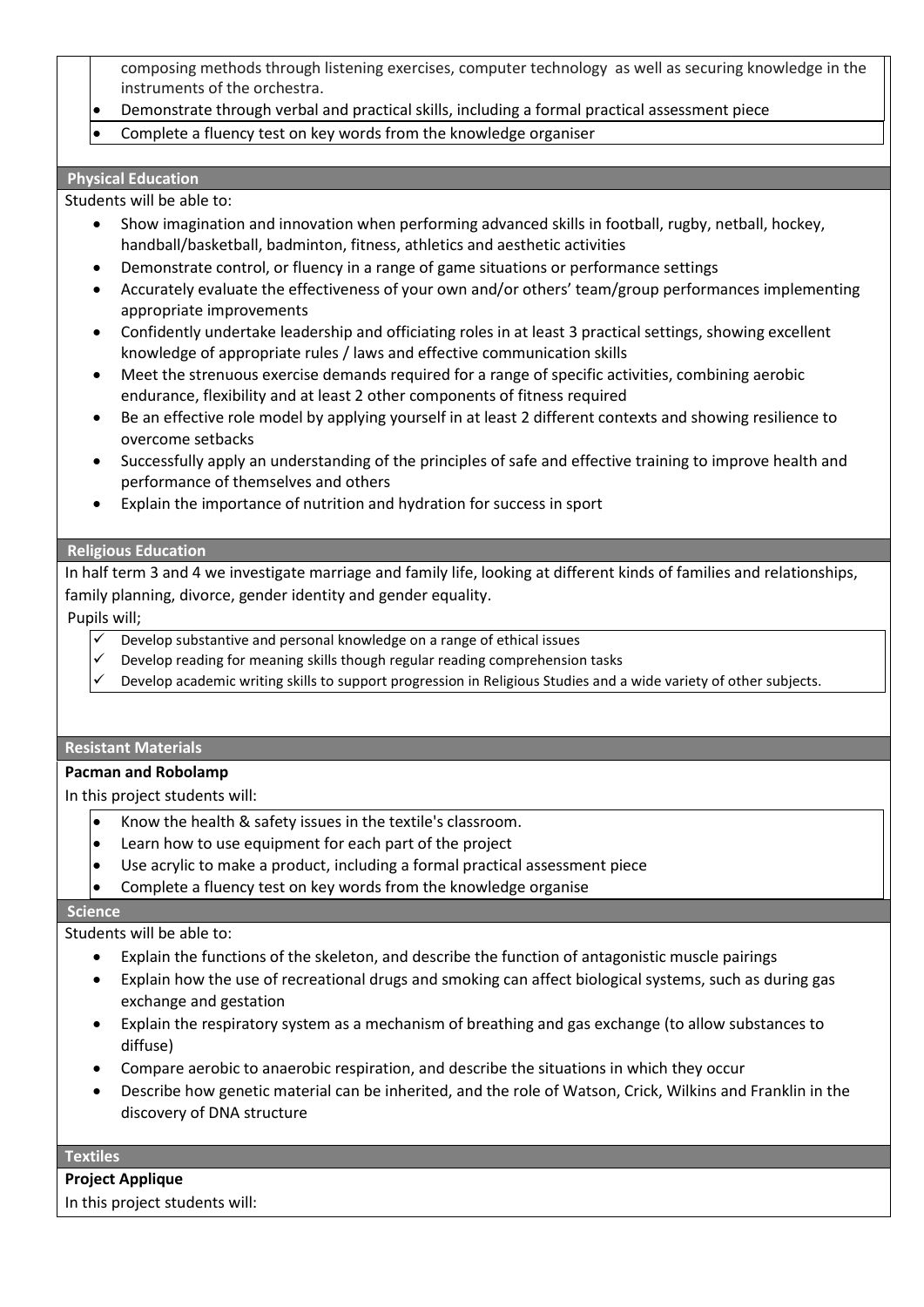- To gain an understanding that an area can change over time-history of Stocksbridge, to learn about Pete McKee his work and his inspiration and to understand how to analyse a design context and a design brief.
- To be able to recap stitches and settings.
- To mount up all samples into design booklet with stitch widths and lengths**.**
- Be produce a practical piece, including a formal practical assessment piece<br>• Complete a fluency test on key words from the knowledge organiser
- Complete a fluency test on key words from the knowledge organiser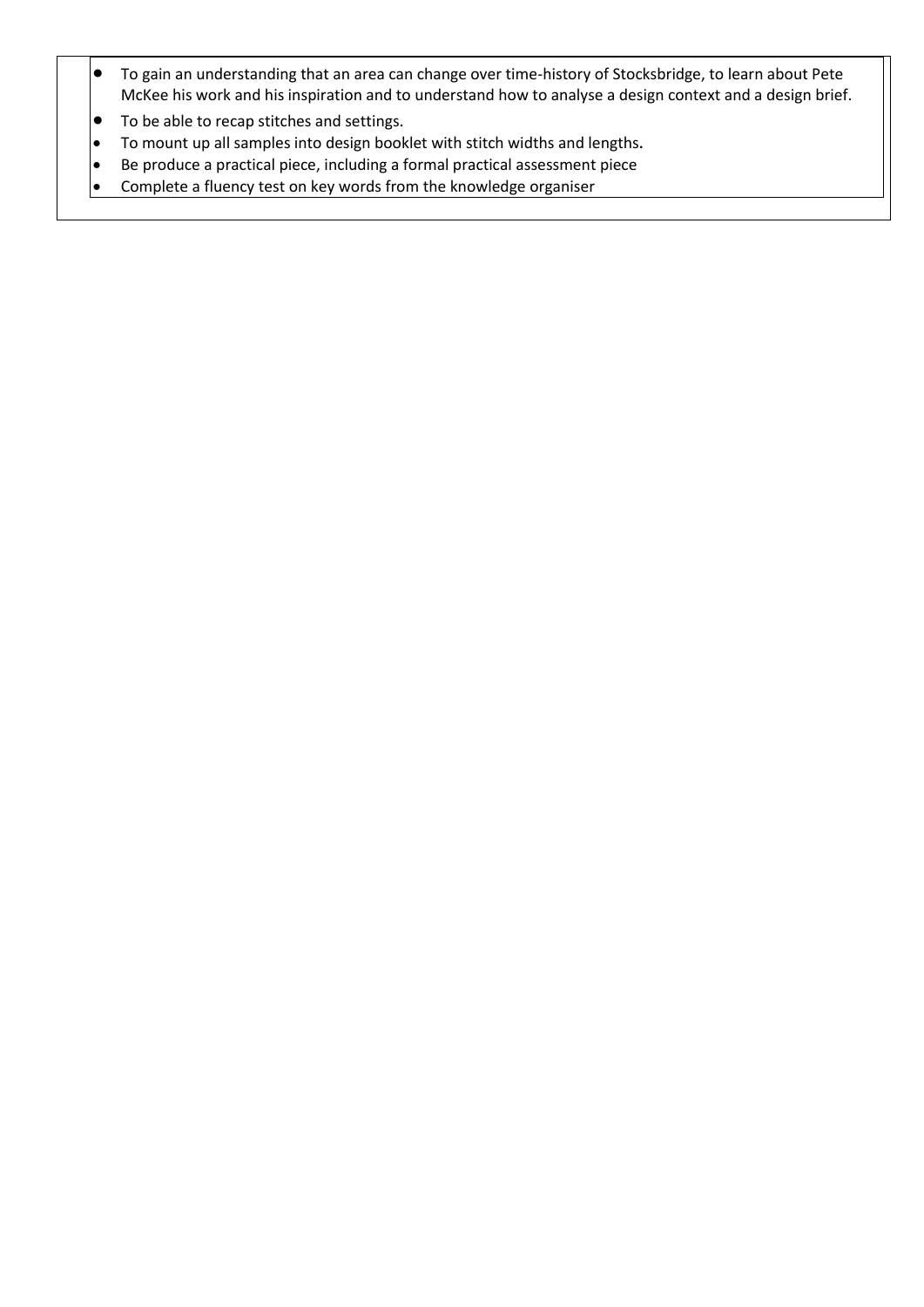**This term, the following aspects of the curriculum will be covered in your child's class:**

**Art** 

# **Micro Art**

Within this half term students will:

- Learn about organic (Mixed media, imagery, paint, pen, artist studies and analysis, fabric, pattern)
- Work in sketchbook which demonstrates all the key skills and techniques, including a formal practical assessment piece
- Complete a fluency test on key words from the knowledge organiser

# **Drama**

# **Practitioners**

Within this half term students will:

- Learn about the key techniques and skills of performance in drama (Theory, techniques, theatre, performance\_
- Create practical work demonstrating the techniques and skills learnt, including a formal practical assessment piece
- Complete a fluency test on key words from the knowledge organiser

#### **English**

# **Relationships Poetry**

Students will be able to:

Make clear comments about the way the context shapes the meaning of the poem.

Share clear views about the poem to a group of students and respond to questions.

Independently select relevant quotations from the extract.

Make clear points about characters' thoughts and feelings from the extract.

Identify relevant language and the way the extract is structured and make clear comments about the writer's choices.

Express clear views about the characters and events we are studying in the extract and justify opinions.

#### **Food Technology**

# **Afternoon Tea Project**

Within this half term students will:

- Identify the ingredients needed to make pastry and explain the function of each ingredient in the pastry making process.
- Use a range of techniques to create dishes that have been prepared and cooked independently with precision. Considering food safety and hygiene as well as presenting dishes to the teacher, including a formal practical assessment piece
- Complete a fluency test on key words from the knowledge organiser

# **French**

# **Events**

About the unit:

In this unit pupils further develop their ability to express future plans and narrate events in the past. This is a predominantly cultural unit aimed at expanding knowledge of other countries' traditions and to establish comparisons with own culture. This unit provides ample scope for adapting to suit individual department's knowledge, expertise or interest. The whole unit could include a variety of festivals and traditions from around the French-speaking world.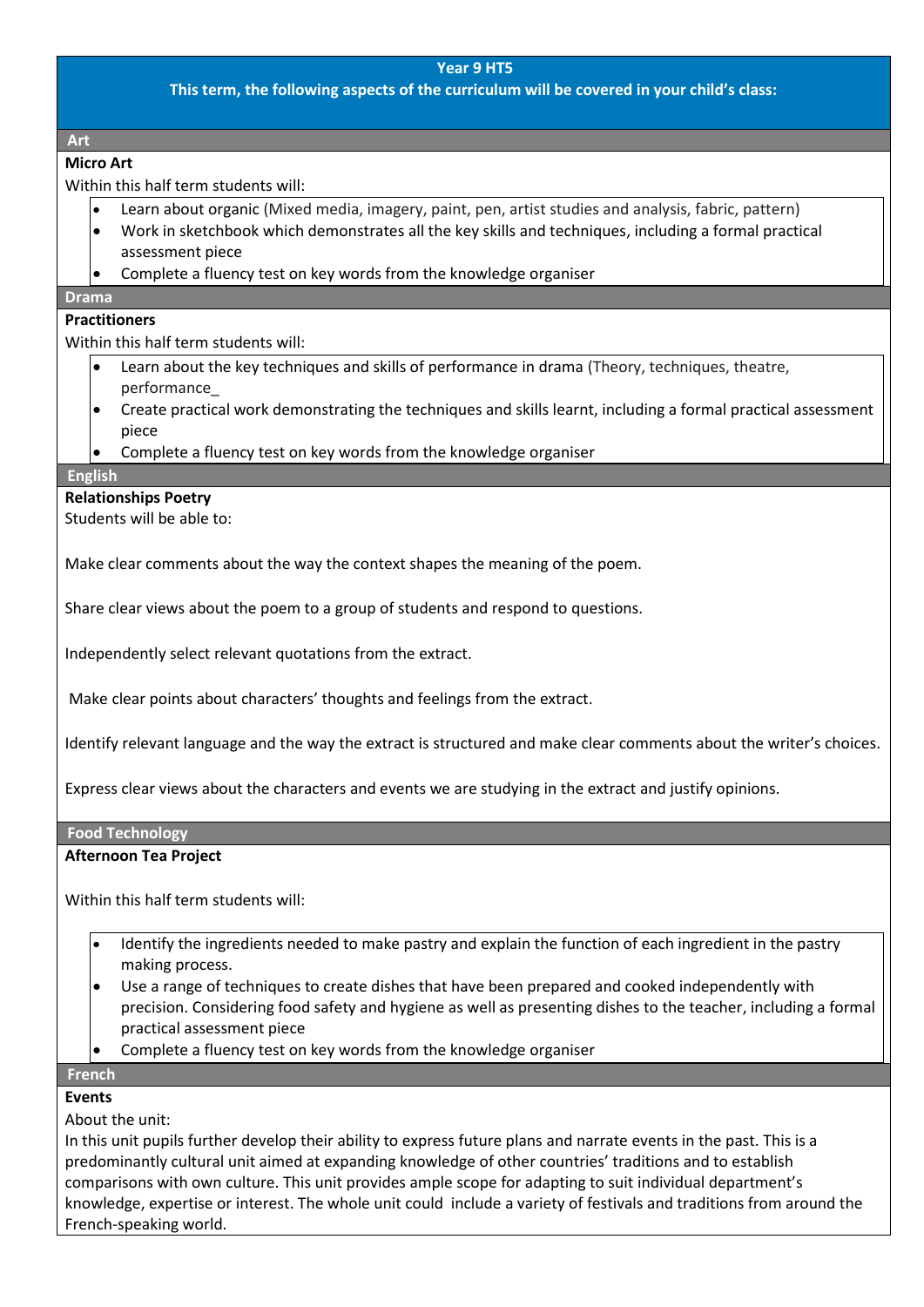The key vocabulary for pupils to master in this unit includes vocabulary related to festivals, traditions and costumes; food can be revisited and extended.

Learning objectives

- Describing mealtimes
- Revisiting daily routine
- Revisiting and extending food
- Revisiting how to express opinions, likes and dislikes
- Role-play practice
- Introduction to one or several festivals/traditions from French speaking countries and key vocabulary associated with them: fireworks, music band, processions, floats, parade, symbol, patron saint, bulls, Christmas vocabulary, etc.
- Music festivals
- Photo card practice
- Narrating events in the past<br>• Expressing future plans and
- Expressing future plans and preferences
- More sophisticated comparisons and opinions
- Using « they » and « we » to establish differences/comparisons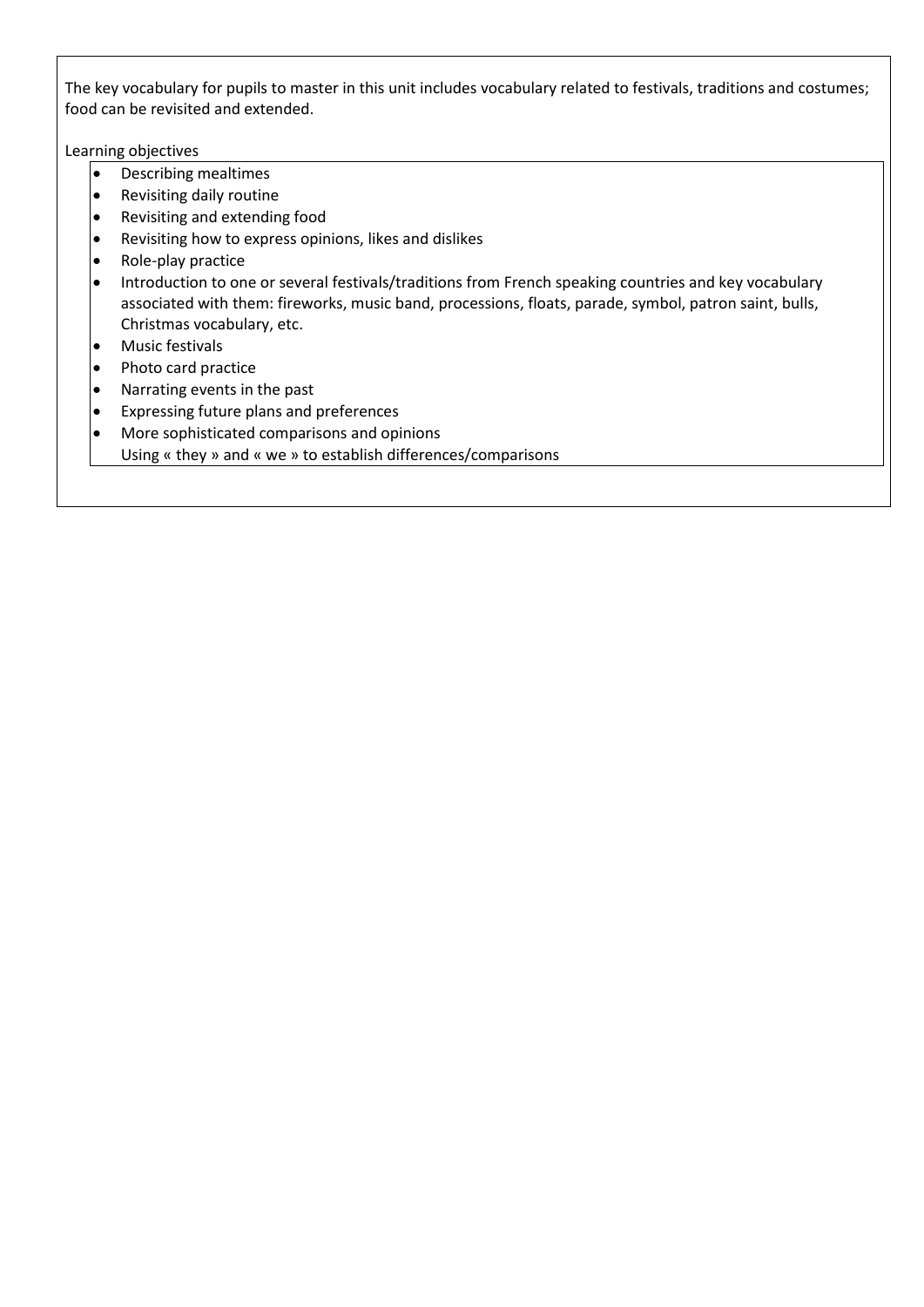#### **Geography**

# **Unit 4- Resource management: Energy**

This unit focusses on the topical issue of energy, with an opportunity for pupils to consider how the energy mix is changing and how this will continue to diversify in the future. Pupils will conclude this unit by focusing on energy production in a particular country. Assessing the impacts of this production socially, economically and environmentally.

Describe the uneven distribution of energy consumption and the reasons for this.

Explain how the global energy mix is changing and the factors which influence this.

Assess the challenges and opportunities linked to renewable energy and non- renewable energy sources.

Assess the social, economic, environmental impacts of energy production in a chosen country.

# **Students will then revise for their mock exams.**

**History**

Explain 3-4 of the reasons why the Holocaust happened: anti-Semitism, fear of persecution, einsatzgruppen, concentration camps, the final solution.

#### **Information Technology**

This topic is based around creating a promotional banner for a specific design brief.

#### **Maths**

- Work with coordinates in all four quadrants
- Reflection and/or rotation symmetries
- Notation point, line, vertices, edge, face, plane, parallel line, perpendicular line, polygon, regular polygon
- Types of triangles right angles, isosceles, equilateral, scalene, right angled isosceles
- Use the standard conventions for labelling and referring to the sides and angles of triangles
- Derive and use the sum of angles in a triangle
- Types of quadrilaterals square, rectangle, parallelogram, trapezium, kite, rhombus
- Estimate size of angles and measure angles using a protractor
- Angles at a point, on a straight line, vertically opposite angles, , angles in a triangle
- Measure line segments and angles in geometric figures
- Interior and exterior angles, angle sums
- Understand a proof that the exterior angle of a triangle is equal to the sum of the interior angles at the other two vertices
- Explain why some polygons fit together and others do not
- Alternate and corresponding angles on parallel lines
- Solve missing angle problems, giving reasons for answers
- Circle definitions centre, radius, chord, diameter, circumference
- Use Circumference of a circle =  $2πr = πd$  and area of a circle =  $πr2$
- Volume of cuboids and other right prisms (including cylinders)
- Estimate surface areas by rounding measurements to 1 significant figure
- Sketch nets of cuboids and prisms

#### **Music**

# **Dance Music**

This half term students will:

- Knowledge of Dance music genre. Live / Electronic performance / arrangement. Students will learn knowledge of sonority in regard to the sounds of electronic instruments as well as bass lines riffs and the use of texture. Either performing on a keyboard or using a DAW software.
- Demonstrate through verbal and practical skills, including a formal practical assessment piece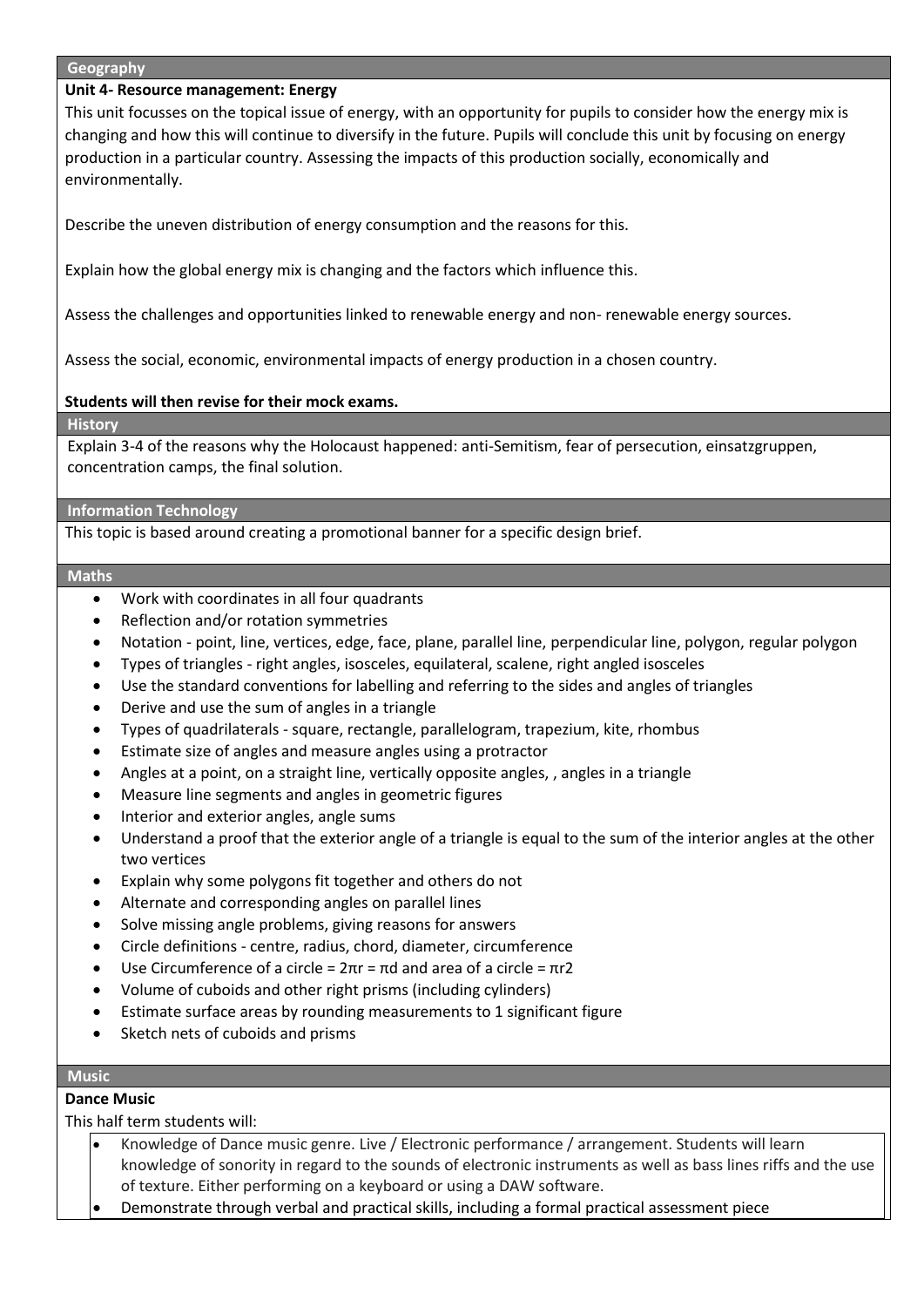# • Complete a fluency test on key words from the knowledge organiser

# **Physical Education**

Students will be able to:

- Show imagination and innovation when performing advanced skills in cricket, rounders, softball, tennis, fitness, athletics and aesthetic activities
- Demonstrate control, or fluency in a range of game situations or performance settings
- Employ advanced decision-making skills in a at least 3 game situations or dynamic routines/sequences
- Accurately evaluate the effectiveness of your own and/or others' team/group performances implementing appropriate improvements
- Confidently undertake leadership and officiating roles in at least 3 practical settings, showing excellent knowledge of appropriate rules / laws and effective communication skills
- Meet the strenuous exercise demands required for a range of specific activities, combining aerobic endurance, flexibility and at least 2 other components of fitness required
- Be an effective role model by applying yourself in at least 2 different contexts and showing resilience to overcome setbacks
- Successfully apply an understanding of the principles of safe and effective training to improve health and performance of themselves and others
- Explain the importance of nutrition and hydration for success in sport

#### **Religious Education**

In half term 3 and 4 medical ethics are examined from a religious and secular point of view. Issues including abortion, fertility treatment, euthanasia, suicide and testing on animals for cosmetic and medical purposes will all be discussed and explored.

Pupils will;

- Develop substantive and personal knowledge on a range of ethical issues
- Develop reading for meaning skills though regular reading comprehension tasks
- Develop academic writing skills to support progression in Religious Studies and a wide variety of other subjects.

# **Resistant Materials**

#### **Robolamp and CAD**

In this project students will:

- Learn about 2D design contour, laser cutter, tinker CAD
- Learn how to use equipment for each part of the project
- Use wood to make a product, including a formal practical assessment piece
- Complete a fluency test on key words from the knowledge organiser

#### **Science**

# **GCSE Content Starts**

Describe solids, liquids and gases in terms of their particle arrangements and explain their properties

- Calculate density of an object
- Explain the difference between heat and temperature
- Calculate specific latent heat and specific heat capacity
- Compare energy values of different materials depending on their particle arrangements
- Compare animal, plant and bacterial cells
- Explain how the main sub-cellular structures, including the nucleus, cell membranes, mitochondria, chloroplasts in plant cells and plasmids in bacterial cells are related to their functions.
- Understand that bacterial cells are much smaller in comparison.
- Demonstrate an understanding of the scale and size of cells and be able to make order of magnitude calculations, including the use of standard form.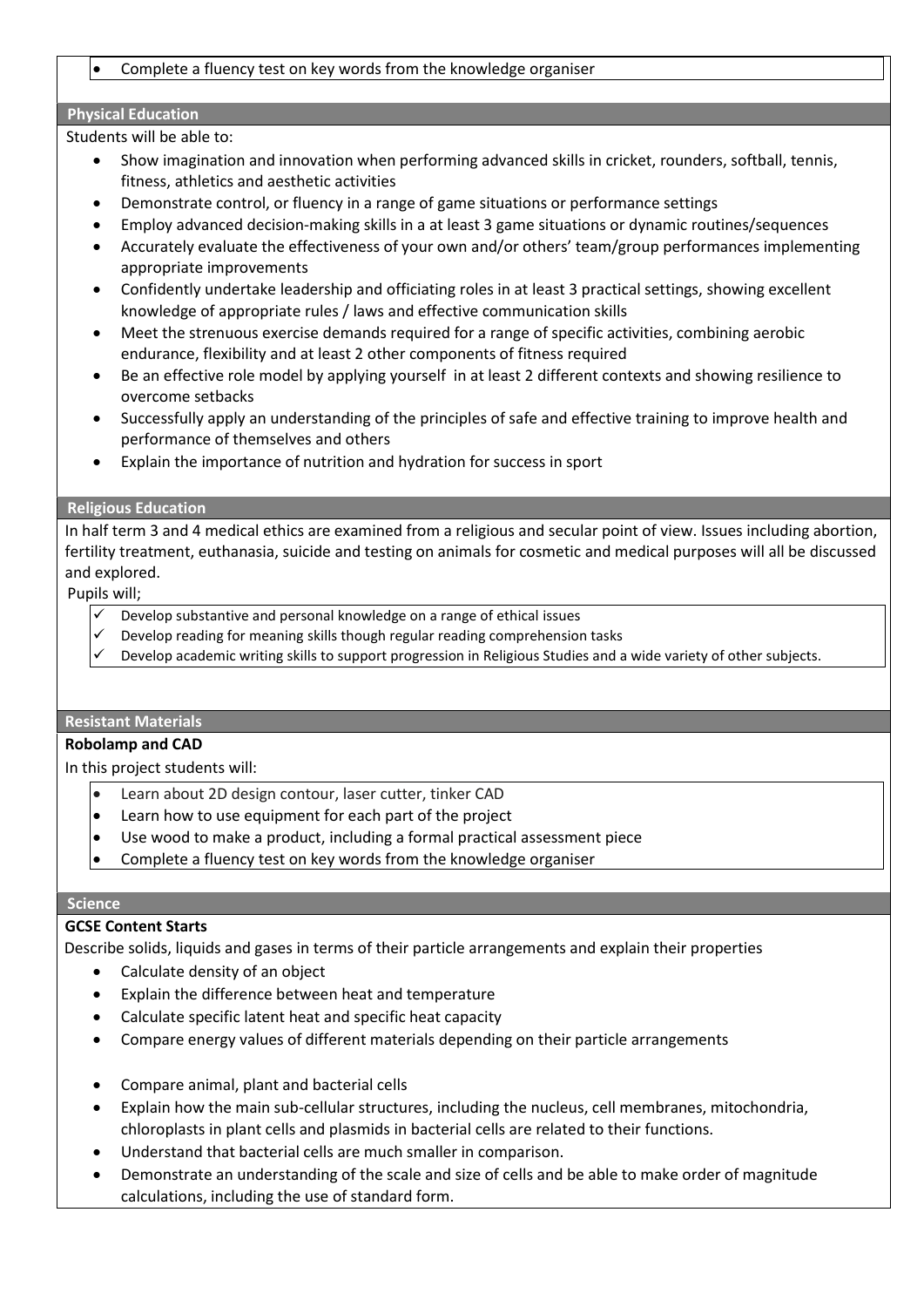- Use estimations and explain when they should be used to judge the relative size or area of sub-cellular structures.
- Understand that cells may be specialised to carry out particular functions.
- Explain how the structure of different types of cell relates to their function in a tissue, an organ or organ system, or the whole organism.
- Explain the importance of cell differentiation.
- Understand how microscopy techniques have developed over time.
- Explain how electron microscopy has increased understanding of sub-cellular structures.
- Carry out calculations involving magnification, real size and image size using the formula: magnification = size of image/size of real object.
- Express answers in standard form where appropriate.

# **Textiles**

# **Project Applique**

In this project students will:

- $\bullet$  To know how to set up a workstation and organise equipment.
- Be produce a practical piece, including a formal practical assessment piece
- $\left| \bullet \right|$  Complete a fluency test on key words from the knowledge organise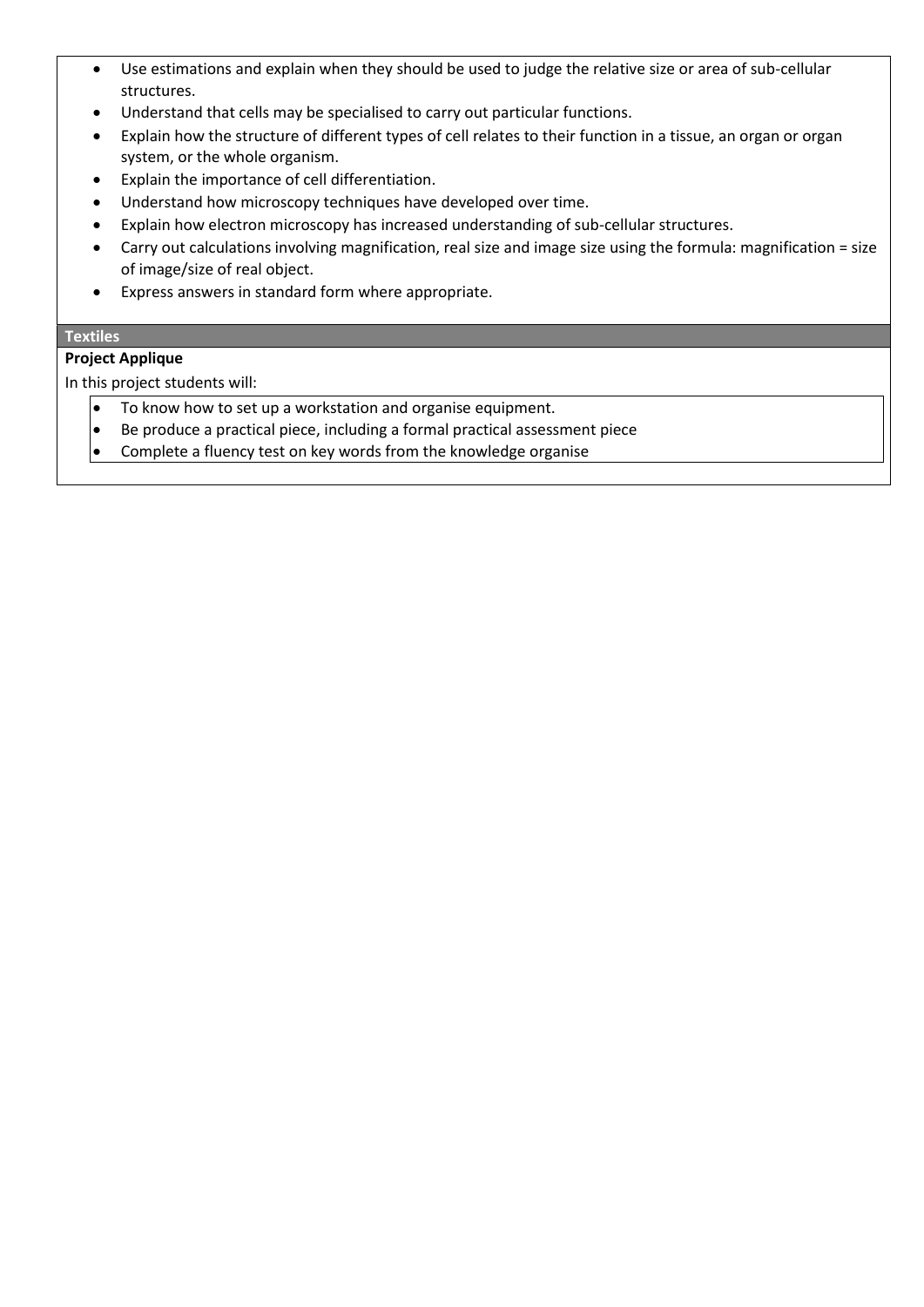**This term, the following aspects of the curriculum will be covered in your child's class:**

**Art** 

# **Micro Art**

Within this half term students will:

- Learn about organic (Mixed media, imagery, paint, pen, artist studies and analysis, fabric, pattern)
- Work in sketchbook which demonstrates all the key skills and techniques, including a formal practical assessment piece
- Complete a fluency test on key words from the knowledge organiser

# **Drama**

# **Practitioners**

Within this half term students will:

- Learn about the key techniques and skills of performance in drama (Theory, techniques, theatre, performance\_
- Create practical work demonstrating the techniques and skills learnt, including a formal practical assessment piece
- Complete a fluency test on key words from the knowledge organiser

#### **English**

# **Prose: Short Stories**

Students will be able to:

Independently select relevant quotations from text.

Make clear points about characters' thoughts and feelings from text.

Identify relevant language and the way the texts are structured and make clear comments about Shakespeare's choices.

Make clear comments on how the context and setting creates tension in the text.

Express clear views about the characters and events we are studying in text and justify opinions.

#### **Food Technology**

#### **Afternoon Tea Project**

Within this half term students will:

- Identify the ingredients needed to make cakes and explain the function of each ingredient in the cake making process.
- Use a range of techniques to create dishes that have been prepared and cooked independently with precision. Considering food safety and hygiene as well as presenting dishes to the teacher, including a formal practical assessment piece
- Complete a fluency test on key words from the knowledge organiser

#### **French**

Students will revise all previous content from Year 9and will complete the United Learning end of year assessment.

- Town
- Jobs
- Events/festivals
- Environment
- Relationships
- Present tense
- Future tense
- Past tense with -ER verbs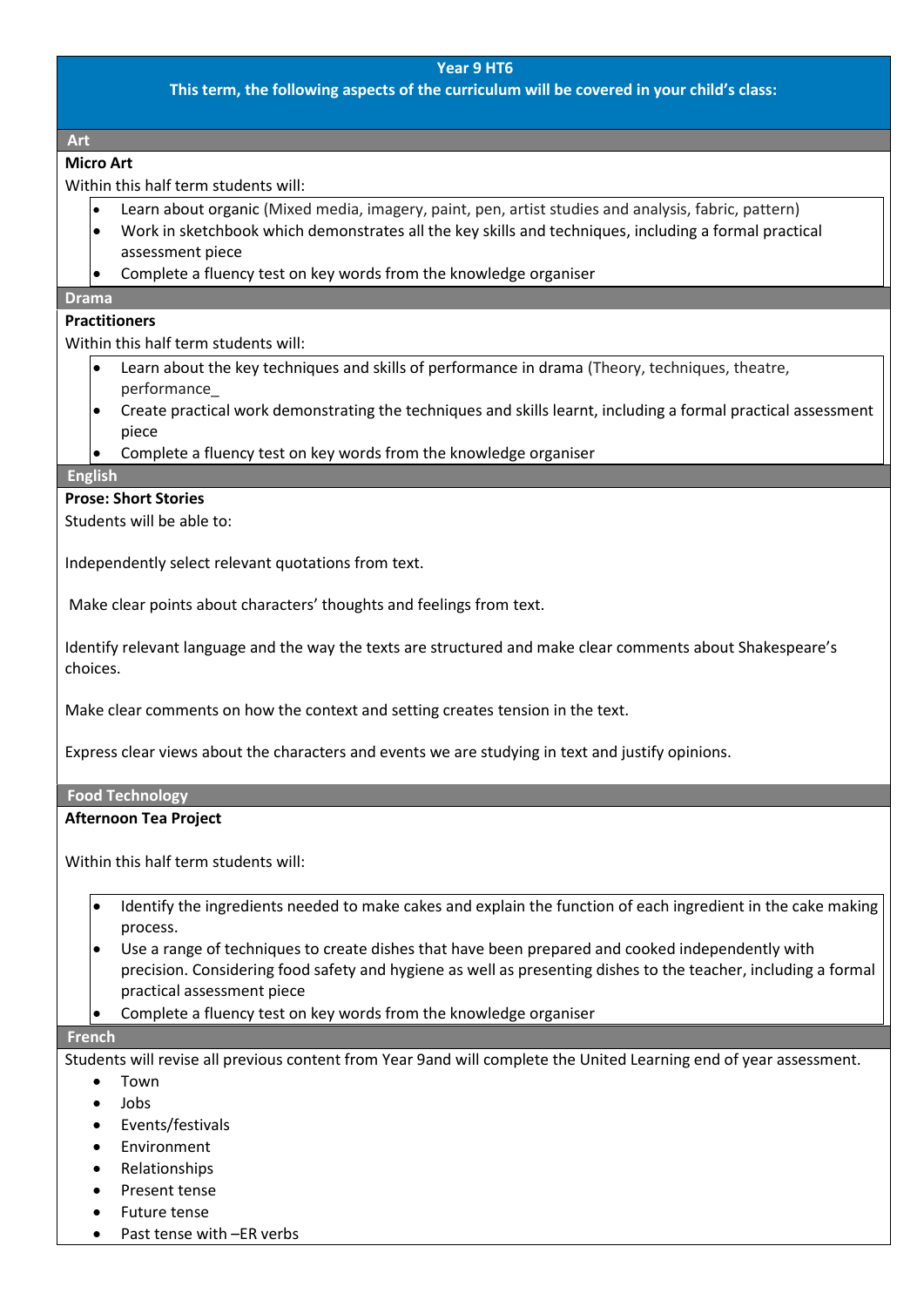- Past tense
- Irregular past tense
- **Conditional**
- **Imperfect**
- **Opinions**
- Reasons
- **Connectives**
- **Intensifiers**
- Time phrases

# **Geography**

Students will take part in onsite fieldwork on microclimates, building on their understanding of energy and climate change

# **History**

Students will be able to explain civil rights cases from 1945 onwards. Segregation in America, apartheid in South Africa and the struggle for independence in India.

# **Information Technology**

This topic will be a present, review and evaluate project when students will have the chance to present their promotional banner to their peers, get feedback, evaluate and improve overall design.

#### **Maths**

- Generate terms of a sequence from either a term-to-term or a position-to-term rule
- Write the term-to-term definition of a sequence in words
- Find the nth term of a linear sequence e.g. 3, 5, 7, 9…
- Recognise and use sequences of triangular, square and cube numbers
- Use the nth term of an arithmetic sequence to decide if a given number is a term in the sequence,
- or find the first term over a certain number
- Use the nth term of an arithmetic sequence to find the first term greater/less than a certain number
- Describe translations as 2D vectors
- Translate a given shape by a vector

# **Music**

# **Band Skills**

This half term students will:

- Students are given a piece of Rock music in which they must work as an ensemble showing rehearsal and performance skills. Skills should show a progression of learning more advanced chords and drum patterns as well as demonstrating ensemble skills such as timing, leadership, and determination. These are important skills for BTEC music in Year 1-
- Demonstrate through verbal and practical skills, including a formal practical assessment piece
- Complete a fluency test on key words from the knowledge organiser

#### **Physical Education**

Students will be able to:

- Show imagination and innovation when performing advanced skills in cricket, rounders, softball, tennis, fitness, athletics and aesthetic activities
- Demonstrate control, or fluency in a range of game situations or performance settings
- Employ advanced decision-making skills in a at least 3 game situations or dynamic routines/sequences
- Accurately evaluate the effectiveness of your own and/or others' team/group performances implementing appropriate improvements
- Confidently undertake leadership and officiating roles in at least 3 practical settings, showing excellent knowledge of appropriate rules / laws and effective communication skills
- Meet the strenuous exercise demands required for a range of specific activities, combining aerobic endurance, flexibility and at least 2 other components of fitness required